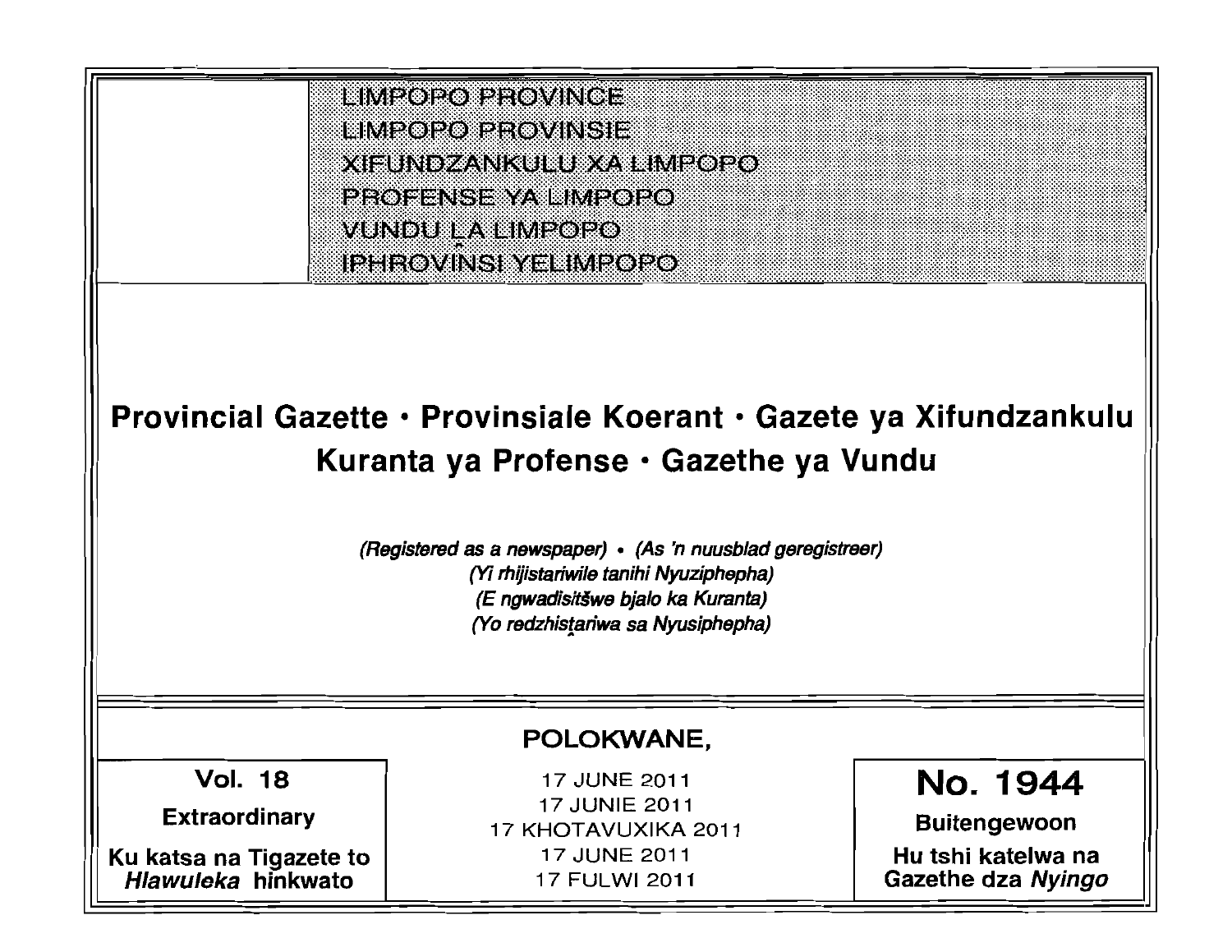#### **IMPORTANT NOTICE**

**The Government Printing Works will not be held responsible for faxed documents not received due to errors on the fax machine or faxes received which are unclear or incomplete. Please be advised that an "OK" slip, received from a fax machine, will not be accepted as proof that documents were received by the GPW for printing. If documents are faxed to the GPW it will be the sender's responsibility to phone and confirm that the documents were received in good order.** 

**Furthermore the Government Printing Works will also not be held responsible for cancellations and amendments which have not been done on original documents received from clients.** 

## **CONTENTS • INHOUD**

| No. |                                                                                                                   | Page<br>No. | Gazette<br>No. |
|-----|-------------------------------------------------------------------------------------------------------------------|-------------|----------------|
|     | <b>LOCAL AUTHORITY NOTICES</b>                                                                                    |             |                |
| 201 | Local Government: Municipal Property Rates Act, 2004: Ba-Phalaborwa Municipality: General rate and fixed date for |             | 1944           |

202 Ba-Phalaborwa Municipality: Tariff Book 2011/2012: Final Schedule of Tariffs for 2011/12 financial year ................... 4 1944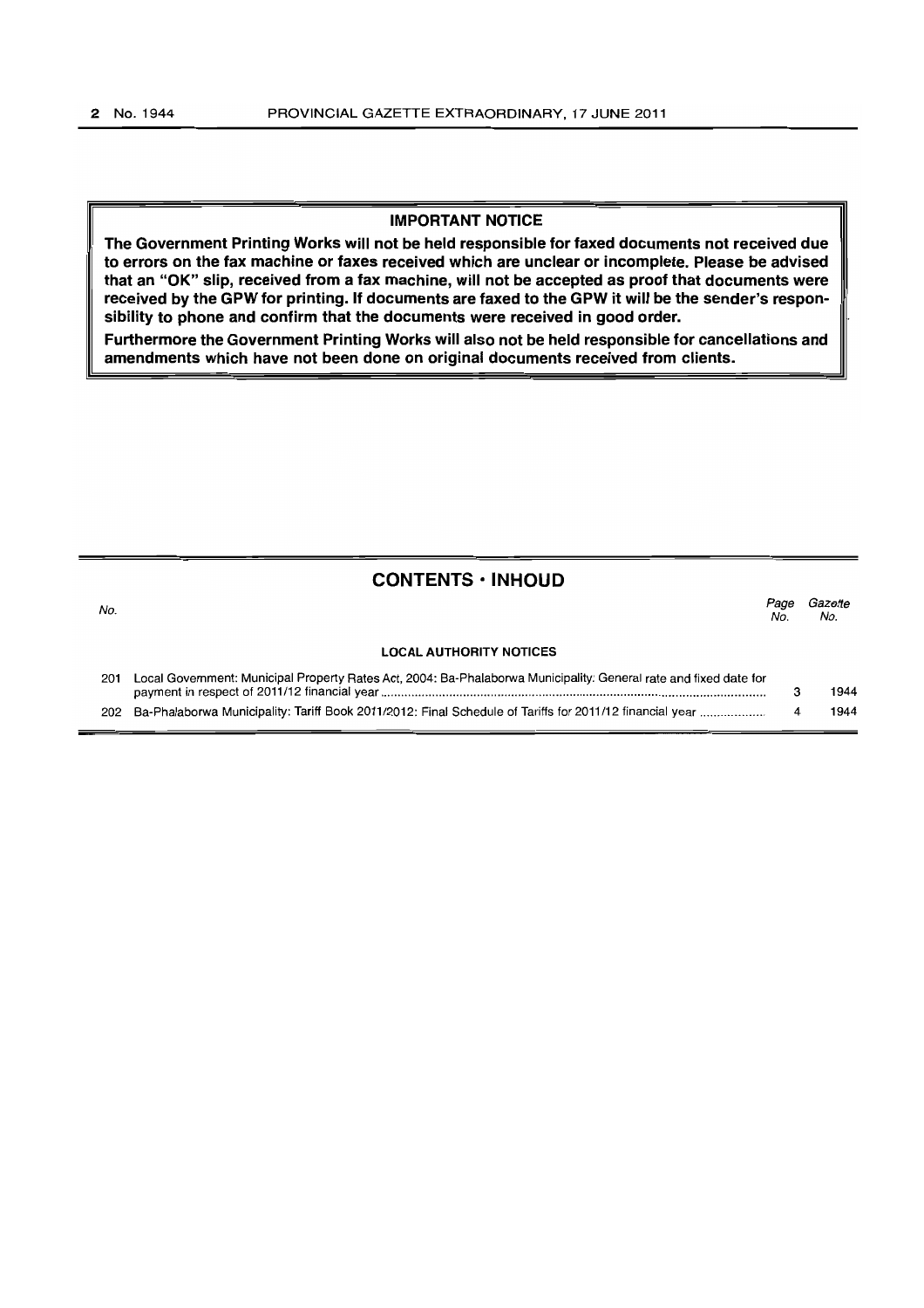# **LOCAL AUTHORITY NOTICES**

## **LOCAL AUTHORITY NOTICE 201**



## BA-PHALABORWA MUNICIPALITY NOTICE OF GENERAL RATE AND FIXED DATE FOR A PAYMENT IN RESPECT OF 2011/12 FINANCIAL YEAR (01 JULY 2011 TO 30 JUNE 2012

Notice is hereby given in terms of section 14(2) of the Local government: Municipal Property Rates Act, 2004 that as from 01 July 2011, the municipality will levy property rates on the full market value of the property. And applicable rebates will apply as per Ba-Phalaborwa Municipal Property Rates Policy.

| <b>Residential Property</b>                                                                     | 0.0085(Rebate 15%)            |  |  |
|-------------------------------------------------------------------------------------------------|-------------------------------|--|--|
| Business, Commercial and Industrial                                                             | 0.0085(Rebate 15%)            |  |  |
| Privately Developed Estates                                                                     | 0.0085(Additional Rebate 30%) |  |  |
| Retired and Disabled persons                                                                    | 0.0085(Additional Rebate 30%) |  |  |
| Agriculture (Bona fide farmers)                                                                 | 0.0021                        |  |  |
| Agriculture (Other)                                                                             | 0.0085(Rebates as per policy) |  |  |
| Public Service Infrastructure Property                                                          | 0.0021                        |  |  |
| Multipurpose Properties                                                                         | 0.0085(Rebate 15%)            |  |  |
| <b>Special Properties</b>                                                                       | 0.0085(Rebate 15%)            |  |  |
| State Owned Properties/Institution                                                              | 0.0085(Rebates 15%)           |  |  |
| In terms of section 29(1) the amount due for rates will be payable in 12 (twelve) equal monthly |                               |  |  |
| instalments on the following dates.                                                             |                               |  |  |
| July 2011                                                                                       | 29 July 2011                  |  |  |
|                                                                                                 |                               |  |  |

| August 2011    | 26 August 2011    |
|----------------|-------------------|
| September 2011 | 30 September 2011 |
| October 2011   | 28 October 2011   |
| November 2011  | 29 November 2011  |
| December 2011  | 29 December 2011  |
| January 2012   | 27 January 2012   |
| February 2012  | 24 February 2012  |
| March 2012     | 30 March 2012     |
| April 2012     | 27 April 2012     |
| May 2012       | 30 May 2012       |
| June 2012      | 26 June 2012      |

Interest will be levied on all amounts in arrears and actions taken in terms of Ba-Phalaborwa Credit control and debt collection policies and by-law.

## DR SS SEBASHE ACTING MUNICIPAL MANAGER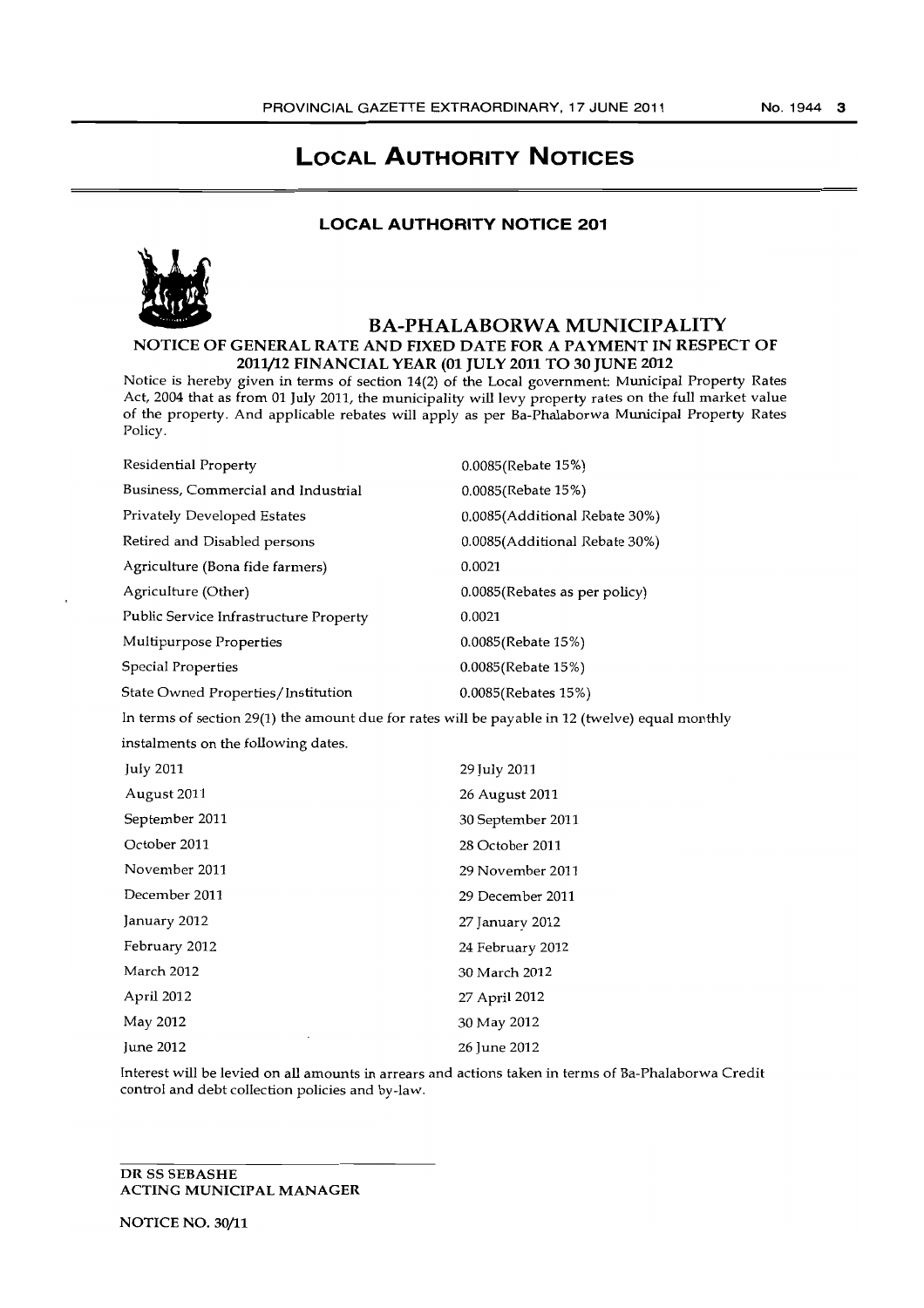## LOCAL AUTHORITY **NOTICE** 202



## BA-PHALABORWA MUNICIPALITY "The Home of Marula and Wildlife" TARIFF BOOK 2011/ 2012

# FINAL SCHEDULE OF TARIFFS FOR 2011/12 FINANCIAL YEAR

| WATER tariffs (Domestic - bulk: townhouses/ flats/ multiple dwellings |                |               |                |  |  |
|-----------------------------------------------------------------------|----------------|---------------|----------------|--|--|
| per erf)                                                              |                |               |                |  |  |
| <b>Consumption Bands</b>                                              | 2010/11        | 2011/12       | <b>%change</b> |  |  |
|                                                                       | Approved       | Approved      |                |  |  |
|                                                                       | Tariff per kl  | Tariff per kl |                |  |  |
| From $0-6$ kl                                                         | R 4.10         | R 3.68        | $-10%$         |  |  |
| From 7 - 30kl                                                         | R 5.10         | R 4.60        | $-10%$         |  |  |
| From 31 - 60kl                                                        | R 5.80         | R 6.15        | $6\%$          |  |  |
| From $61 - 90kl$                                                      | R 8.00         | R 7.38        | $-9%$          |  |  |
| From 91kl and above                                                   | R8.00          | R 8.90        | $11\%$         |  |  |
| Basic charge $(0 - 2000 \text{ sqm})$                                 | R 68.00        | R 68.00       | $0\%$          |  |  |
| Basic charge per additional 100                                       | $+R9.85$       | 10.44         | $6\%$          |  |  |
| sqm per erf                                                           |                |               |                |  |  |
|                                                                       |                |               |                |  |  |
| WATER Business and Industrially Zoned Erven & Other Govt Institutions |                |               |                |  |  |
| <b>Consumption Bands</b>                                              | 2010/11        | 2011/12       | %change        |  |  |
|                                                                       | Approved       | Approved      |                |  |  |
|                                                                       | Tariffs per kl | Tariff per kl |                |  |  |
| Supply of water per kl                                                | R 8.50         | R 8.50        | $0\%$          |  |  |
| Basic charge up to 10000 sqm                                          | R 300.00       | R 300.00      | $0\%$          |  |  |
| Basic charge per additional 1000                                      | $+R20.00$      | $+R22.00$     | 10%            |  |  |
| sqm per erf or part thereof                                           |                |               |                |  |  |
|                                                                       |                |               |                |  |  |

Page 1 of 22 Final Approved Tariffs 2011/12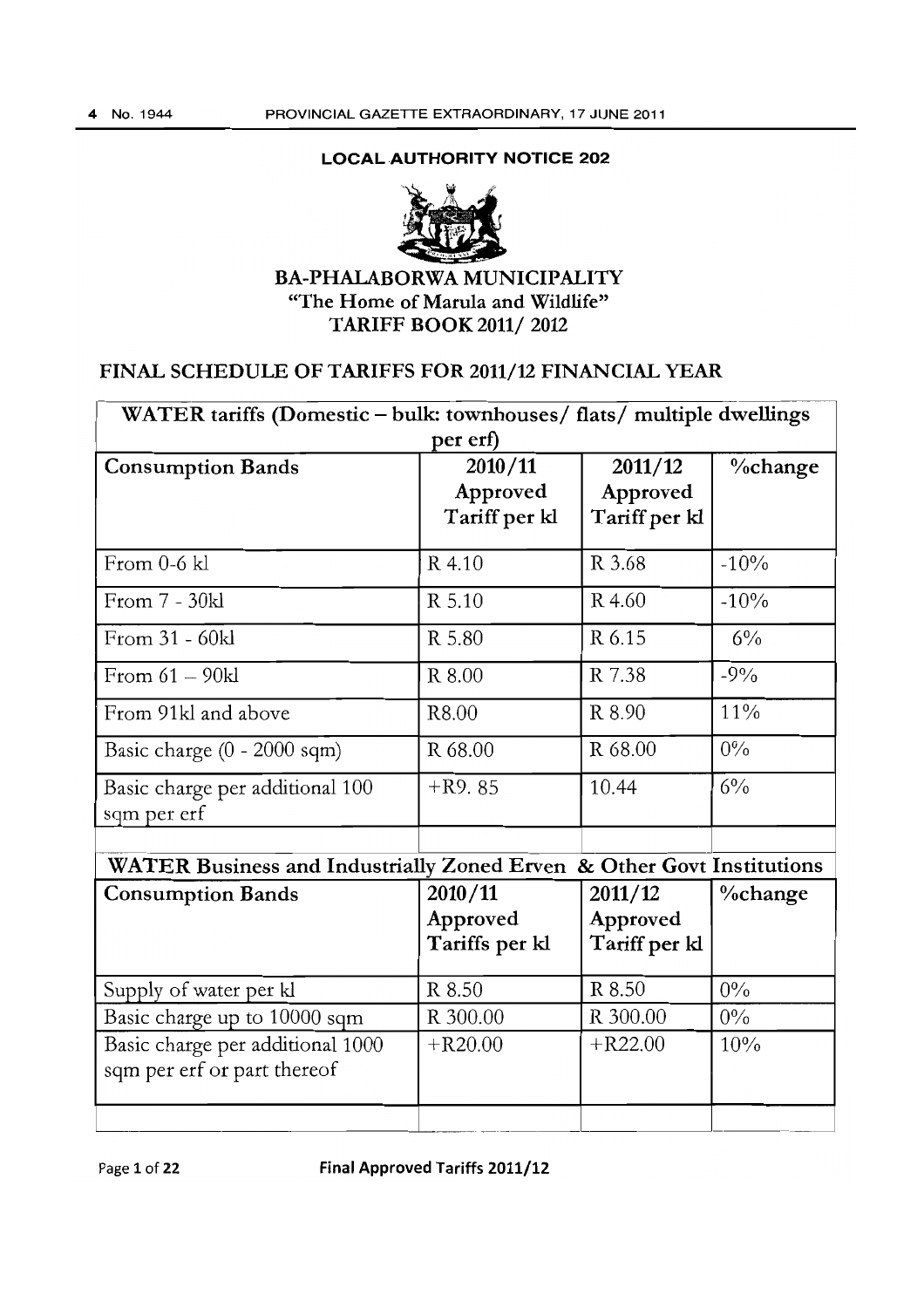| Water Body Corporates (if more than Three (3) units are connected to one<br>(1) meter)/ Churches/Schools |                                       |                                      |             |  |  |
|----------------------------------------------------------------------------------------------------------|---------------------------------------|--------------------------------------|-------------|--|--|
| Body Corporate in terms of Land use Management scheme.                                                   |                                       |                                      |             |  |  |
| <b>Consumption Bands</b>                                                                                 | 2010/11<br>Approved<br>Tariffs per kl | 2011/12<br>Approved<br>Tariff per kl | %Change     |  |  |
| Supply of water per kl up to 500kl                                                                       | <b>New</b>                            | R 6.50                               | $0\%$       |  |  |
| Supply of water per kl Over 500kl                                                                        | New                                   | R 8.50                               | $0\%$       |  |  |
| Basic charge up to 20000 sqm                                                                             | New                                   | R 230.00                             | 0%          |  |  |
| Basic charge per additional 10 000<br>sqm per erf or part thereof                                        | New                                   | $+R22.00$                            | 0%          |  |  |
| <b>Reconnection charges</b>                                                                              |                                       |                                      |             |  |  |
| <b>Time of Reconnection</b>                                                                              | 2010/11<br>Approved<br>Tariffs        | 2011/12<br>Approved<br>Tariffs       | $\%$ change |  |  |
| During working hours: normal<br>reconnection                                                             | R 400.00                              | R 424.00                             | $6\%$       |  |  |
| During working hours: request for<br>urgent<br>Reconnection                                              | Additional<br>R650.00                 | Additional<br>R689.00                | $6\%$       |  |  |
| After working hours: request for<br>reconnection                                                         | R 650.00                              | R 689.00                             | $6\%$       |  |  |
|                                                                                                          |                                       |                                      |             |  |  |
| <b>Charge for Temporary Disconnection</b>                                                                |                                       |                                      |             |  |  |
| Time of Temporary<br>Disconnection                                                                       | 2010/11<br>Approved<br>Tariffs        | 2011/12<br>Approved<br>Tariff        | %Change     |  |  |
| During working hours                                                                                     | R 290.00                              | R 307.40                             | $6\%$       |  |  |
| After working hours: request for<br>disconnection                                                        | R 450.00                              | R 477.00                             | $6\%$       |  |  |
|                                                                                                          |                                       |                                      |             |  |  |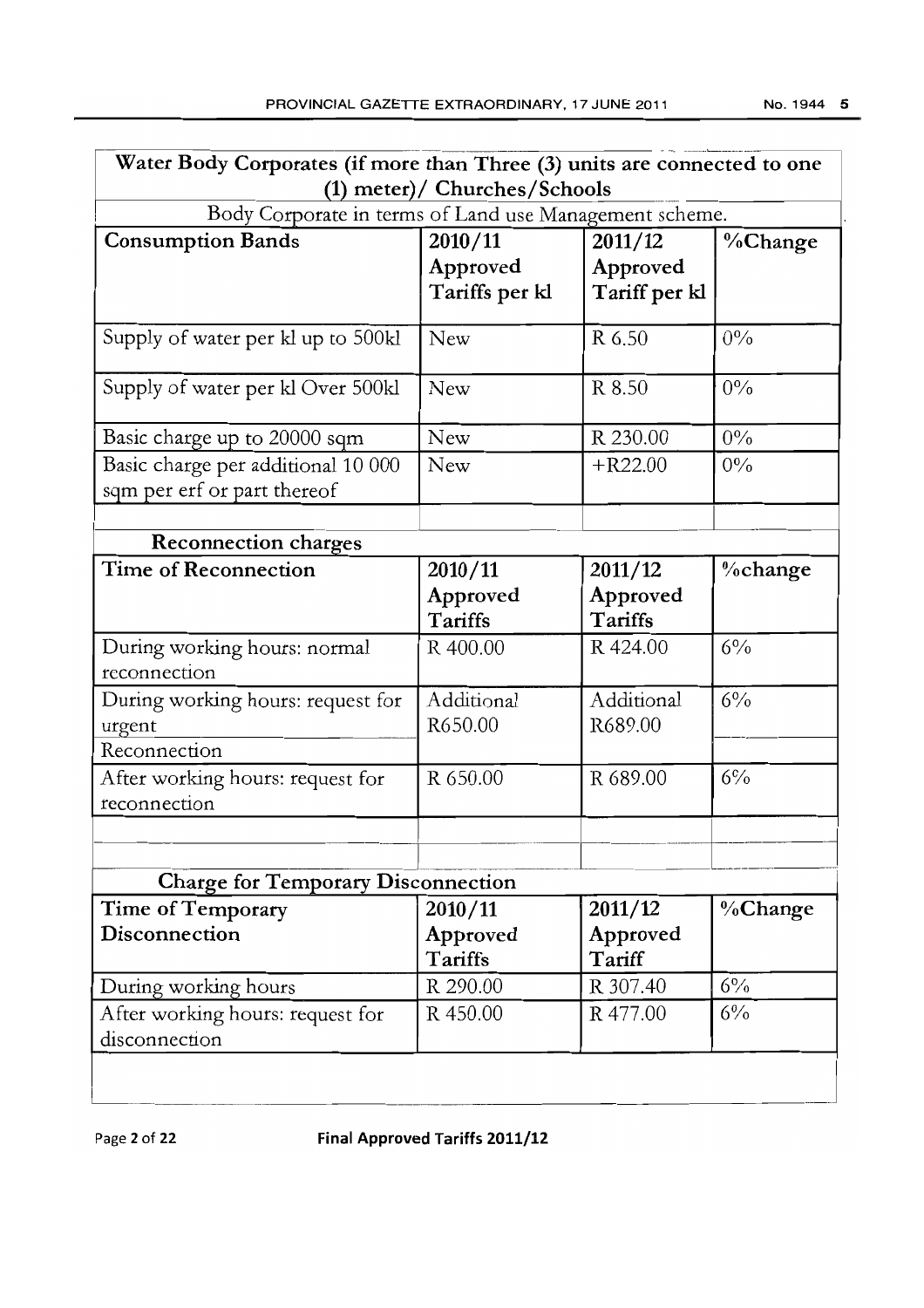| Any service rendered upon request by a consumer and not provided for in this                                       |                                              |                           |                             |
|--------------------------------------------------------------------------------------------------------------------|----------------------------------------------|---------------------------|-----------------------------|
| tariff book shall be charged for at the estimated cost to the council, plus 10 %                                   |                                              |                           |                             |
| administration costs.                                                                                              |                                              |                           |                             |
|                                                                                                                    |                                              |                           |                             |
| <b>TESTING OF METERS</b>                                                                                           |                                              |                           |                             |
|                                                                                                                    | 2010/11                                      | 2011/12                   | <b>%change</b>              |
|                                                                                                                    | Approved<br>Tariff                           | Approved<br>Tariff        |                             |
| The charge for testing a meter at<br>the request of a consumer shall be:                                           | R 220.00                                     | R 233.20                  | $6\%$                       |
| <b>WATER LEAKAGE</b>                                                                                               |                                              |                           |                             |
| and the repair is done, if the account was up-to-date, other conditions apply.<br><b>Tariffs for Water Leakage</b> |                                              |                           |                             |
|                                                                                                                    | 2010/11                                      |                           |                             |
|                                                                                                                    |                                              |                           |                             |
|                                                                                                                    |                                              | 2011/12                   | %change                     |
|                                                                                                                    | Approved                                     | Approved                  |                             |
|                                                                                                                    | Tariff                                       | Tariff                    |                             |
|                                                                                                                    | R 130.00                                     | R 137.80                  | $6\%$                       |
| Call-out<br>Repair in private properties<br>(Council material)                                                     | Additional cost<br>of material and<br>labour | and labour                | Additional cost of material |
|                                                                                                                    |                                              |                           |                             |
| Repair in private properties<br>(owners material)                                                                  | Additional cost<br>of labour                 | Additional cost of labour |                             |
|                                                                                                                    |                                              |                           |                             |
| Labour cost will be determined by Technical Services depending on number                                           |                                              |                           |                             |

Page 3 of 22 Final Approved Tariffs 2011/12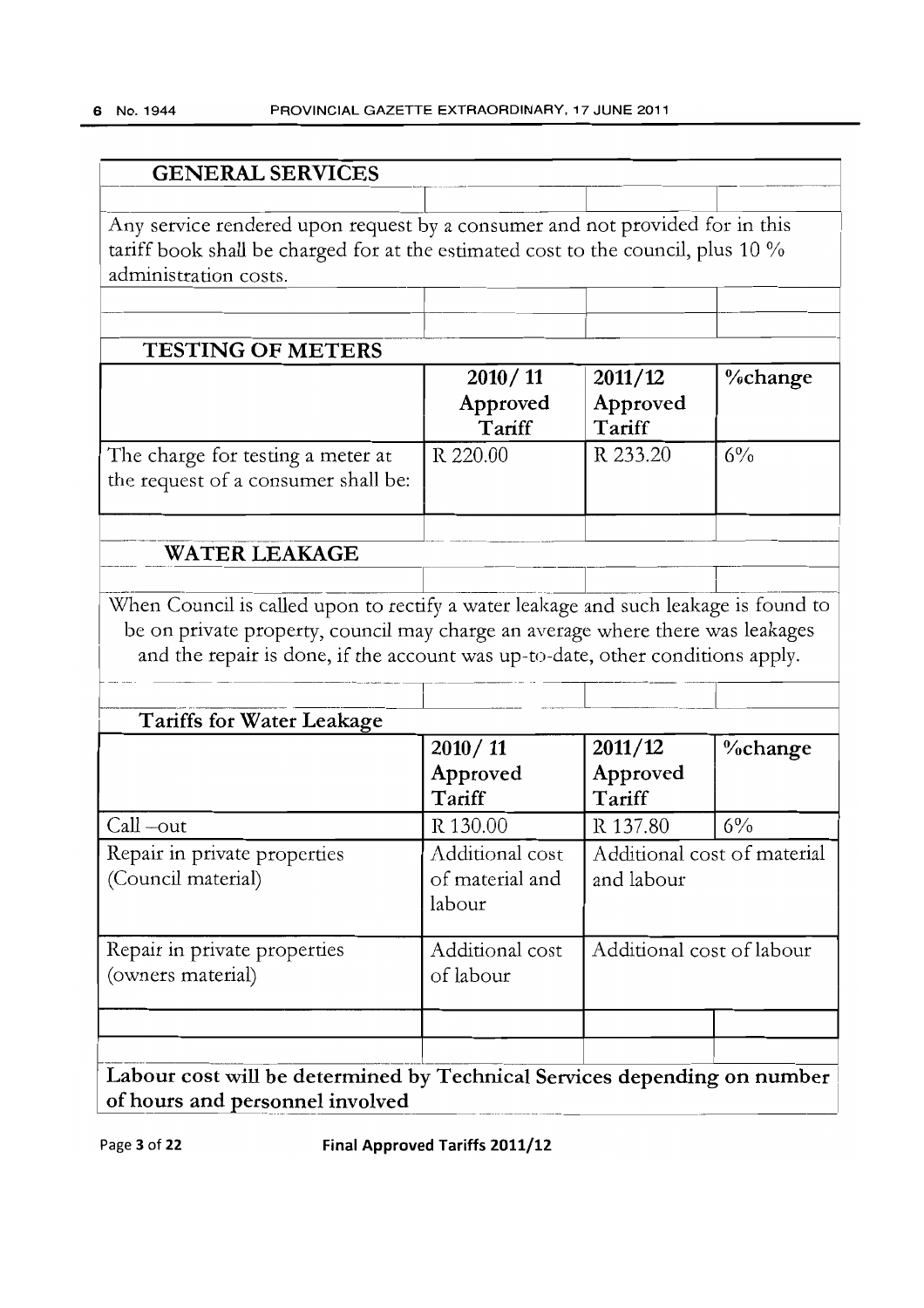| <b>DEPOSIT FOR NEW CONNECTIONS/ ACCOUNTS</b> |                                                                                  |                           |  |  |  |  |
|----------------------------------------------|----------------------------------------------------------------------------------|---------------------------|--|--|--|--|
|                                              |                                                                                  |                           |  |  |  |  |
| <b>Tariffs for New Connections/ Accounts</b> |                                                                                  |                           |  |  |  |  |
| 2010/11                                      | 2011/12                                                                          | %change                   |  |  |  |  |
| Approved                                     | Approved                                                                         |                           |  |  |  |  |
| Tariff                                       | Tariff                                                                           |                           |  |  |  |  |
| To be                                        | To be determined by                                                              |                           |  |  |  |  |
| determined by                                | <b>Technical Services</b>                                                        |                           |  |  |  |  |
| Technical                                    |                                                                                  |                           |  |  |  |  |
| <b>Services</b>                              |                                                                                  |                           |  |  |  |  |
|                                              |                                                                                  |                           |  |  |  |  |
|                                              |                                                                                  |                           |  |  |  |  |
|                                              |                                                                                  |                           |  |  |  |  |
|                                              | of BPM                                                                           |                           |  |  |  |  |
|                                              |                                                                                  |                           |  |  |  |  |
|                                              |                                                                                  |                           |  |  |  |  |
|                                              |                                                                                  |                           |  |  |  |  |
|                                              | As per the deposit policy<br>of BPM                                              |                           |  |  |  |  |
|                                              |                                                                                  |                           |  |  |  |  |
|                                              |                                                                                  |                           |  |  |  |  |
|                                              |                                                                                  |                           |  |  |  |  |
|                                              | As per the<br>deposit policy<br>of BPM<br>As per the<br>deposit policy<br>of BPM | As per the deposit policy |  |  |  |  |

The owner of any erf or piece of land, with or without improvements, which is, or in the opinion of the Council can be, connected to the sewer network, shall monthly pay to the Council, in terms of the following charges

| <b>SEWERAGE CHARGES</b>                                                  |                            |                              |  |  |  |
|--------------------------------------------------------------------------|----------------------------|------------------------------|--|--|--|
| Size of Erven                                                            | 2010/11 Approved<br>Tariff | $2011/12$ Approved<br>Tariff |  |  |  |
| For the first $750m^2$ or part<br>thereof, of surface area of the<br>erf | R 39.00                    | R 41.34                      |  |  |  |
| Above $750m^2$ up to $1500m^2$<br>of the surface area of the erf:        | R 51.00                    | R 63.60                      |  |  |  |
| Above 1 500 $m^2$ (for the first   R 60.00                               |                            | R 82.68                      |  |  |  |

Page 4 of 22 Final Approved Tariffs 2011/12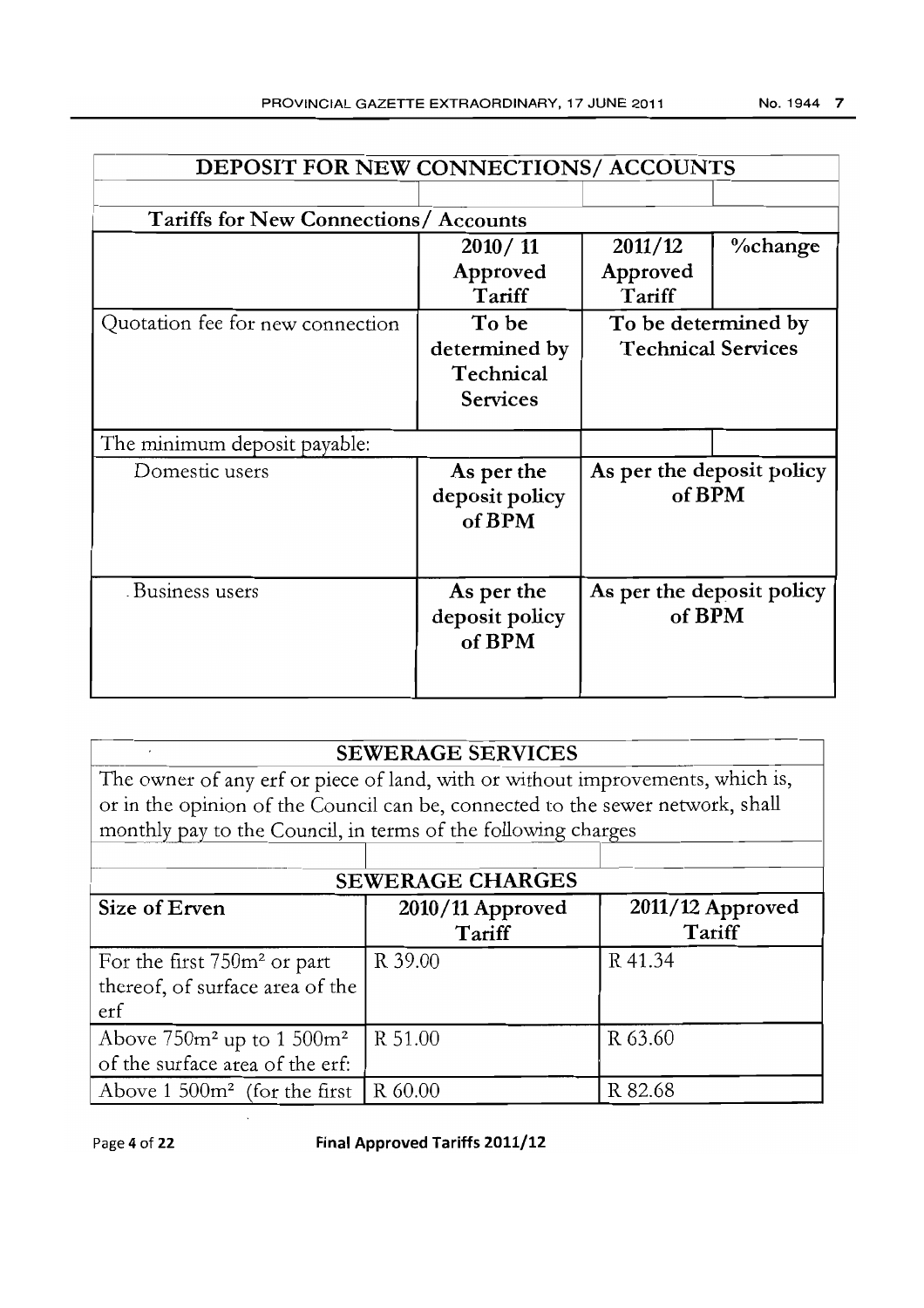| $1500m^2$                                                                                                                                                      |                                                           |                            |
|----------------------------------------------------------------------------------------------------------------------------------------------------------------|-----------------------------------------------------------|----------------------------|
| Thereafter for every sqm                                                                                                                                       | Cost per applicable erf<br>size plus R11.00               | R 0.08                     |
|                                                                                                                                                                | Business and Industrially Zoned Erven & Govt Institutions |                            |
| <b>Consumption Bands</b>                                                                                                                                       | 2010/11 Approved                                          | $2011/12$ Approved         |
|                                                                                                                                                                | Tariffs per kl                                            | Tariff per kl              |
|                                                                                                                                                                |                                                           |                            |
| Basic charge up to 1000 sqm                                                                                                                                    | New                                                       | R 120.00                   |
| Additional charge per sqm                                                                                                                                      | New                                                       | R 0.12                     |
| Sewer Body Corporates (if more than Three (3) units are connected to one                                                                                       | (1) meter)/ Churches                                      |                            |
| <b>Consumption Bands</b>                                                                                                                                       | 2010/11 Approved                                          | 2011/12 Approved           |
|                                                                                                                                                                | Tariffs per kl                                            | Tariff per kl              |
|                                                                                                                                                                |                                                           |                            |
| Basic charge up to 1000 sqm                                                                                                                                    | <b>New</b>                                                | R 120.00                   |
| Additional charge per Unit                                                                                                                                     | <b>New</b>                                                | R 41.34                    |
| Additional charge per sqm                                                                                                                                      | New                                                       | R 0.08                     |
|                                                                                                                                                                |                                                           |                            |
|                                                                                                                                                                | <b>CONSERVANCY/ SEPTIC TANKS</b>                          |                            |
|                                                                                                                                                                | 2010/11 Approved<br>Tariff                                | 2011/12 Approved<br>Tariff |
| Erven that cannot be connected to the main sewer and where a conservancy tank                                                                                  | is installed:                                             |                            |
| Per month, regardless of the                                                                                                                                   | R 55.00                                                   | R 58.30                    |
| number of removals                                                                                                                                             |                                                           |                            |
| <b>CONNECTION FEES</b>                                                                                                                                         |                                                           |                            |
|                                                                                                                                                                |                                                           |                            |
| For every sewer connection, the estimated cost plus $10\%$ shall be payable in                                                                                 |                                                           |                            |
| advance together with the application fees as set out in the Building Tariff.                                                                                  |                                                           |                            |
|                                                                                                                                                                | <b>CHARGES FOR INDUSTRIAL EFFLUENT</b>                    |                            |
|                                                                                                                                                                |                                                           |                            |
| The monthly charge for the discharge of industrial effluent into the municipal<br>drain, in terms of section 78 of the By Laws, is calculated according to the |                                                           |                            |
|                                                                                                                                                                |                                                           |                            |

Page 5 of 22 Final Approved Tariffs 2011/12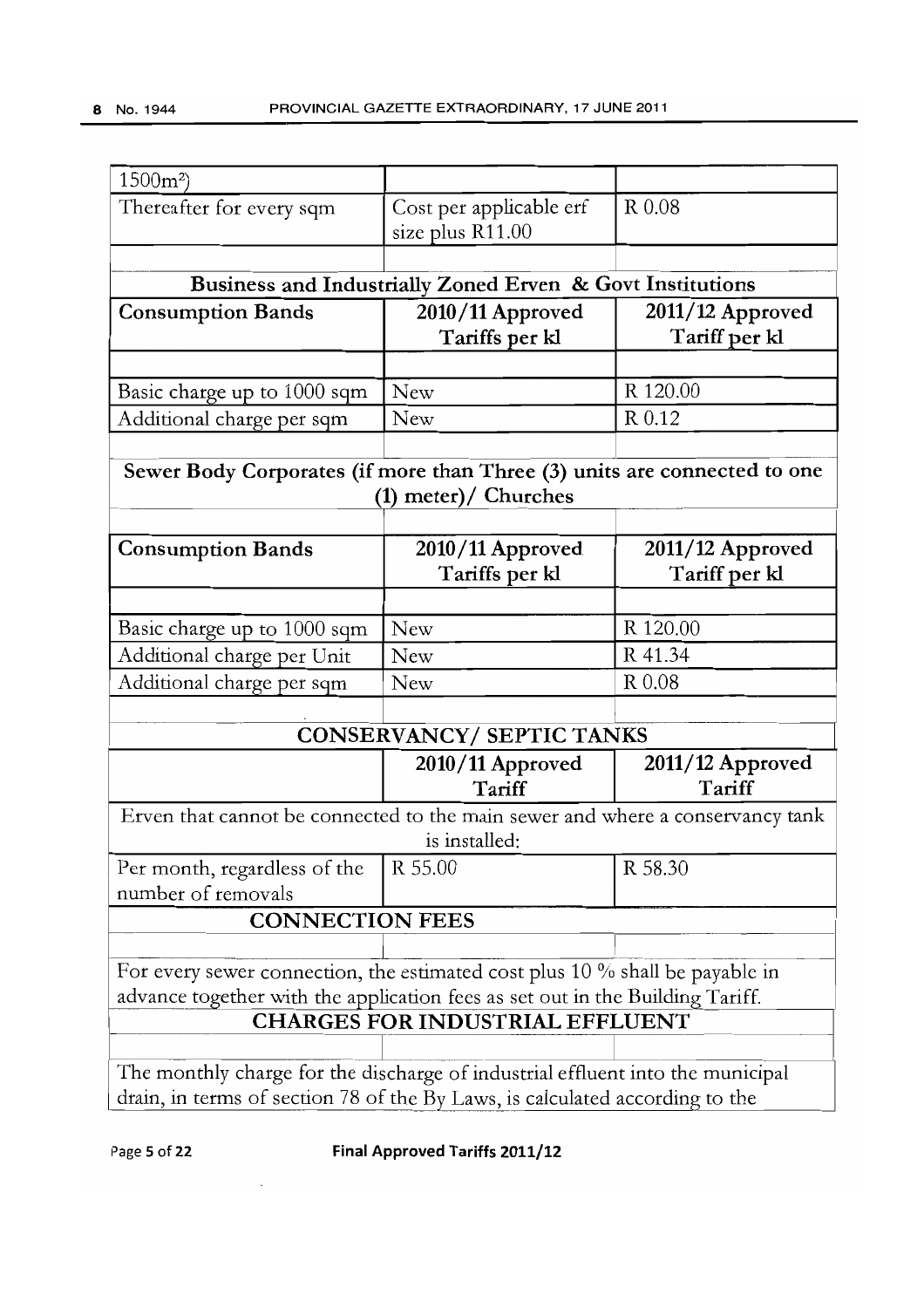| following formula:                                     |                              |                            |  |  |
|--------------------------------------------------------|------------------------------|----------------------------|--|--|
|                                                        | $2010/11$ Approved<br>Tariff | 2011/12 Approved<br>Tariff |  |  |
| Industries & Dept of Public Works (Old Air Force Base) |                              |                            |  |  |
| Cost per month, regardless<br>of the number of deposit | R 350.00                     | R 371.00                   |  |  |
|                                                        |                              |                            |  |  |

| <b>ELECTRICITY TARIFF DOMESTIC</b>  |                   |               |         |  |
|-------------------------------------|-------------------|---------------|---------|--|
| <b>ELECTRICITY DOMESTIC PREPAID</b> |                   | 2010/2011     | 2011/12 |  |
| Tariff Blocks kWh                   | <b>RED</b>        | Nersa         | Municip |  |
|                                     | <b>Benchmarks</b> | Approved      | ality   |  |
|                                     |                   | Municipality  | Tariffs |  |
|                                     |                   | Tariffs c/kWh | c/kWh   |  |
|                                     | c/kWh             |               |         |  |
|                                     |                   |               |         |  |
| Domestic-Single and three phase     |                   | 91.52         | 101.17  |  |
| Basic Charge R/Months               |                   | 80            |         |  |
|                                     |                   |               |         |  |

# ELECTRICITY DOMESTIC CONVENTIONAL Tariff Blocks

| kWh | <b>RED</b>        | Nersa                   | Municip |
|-----|-------------------|-------------------------|---------|
|     | <b>Benchmarks</b> | Approved                | ality   |
|     |                   | Municipality            | Tariffs |
|     |                   | Tariffs $c/kWh$ $c/kWh$ |         |

Page 6 of 22 Final Approved Tariffs 2011/12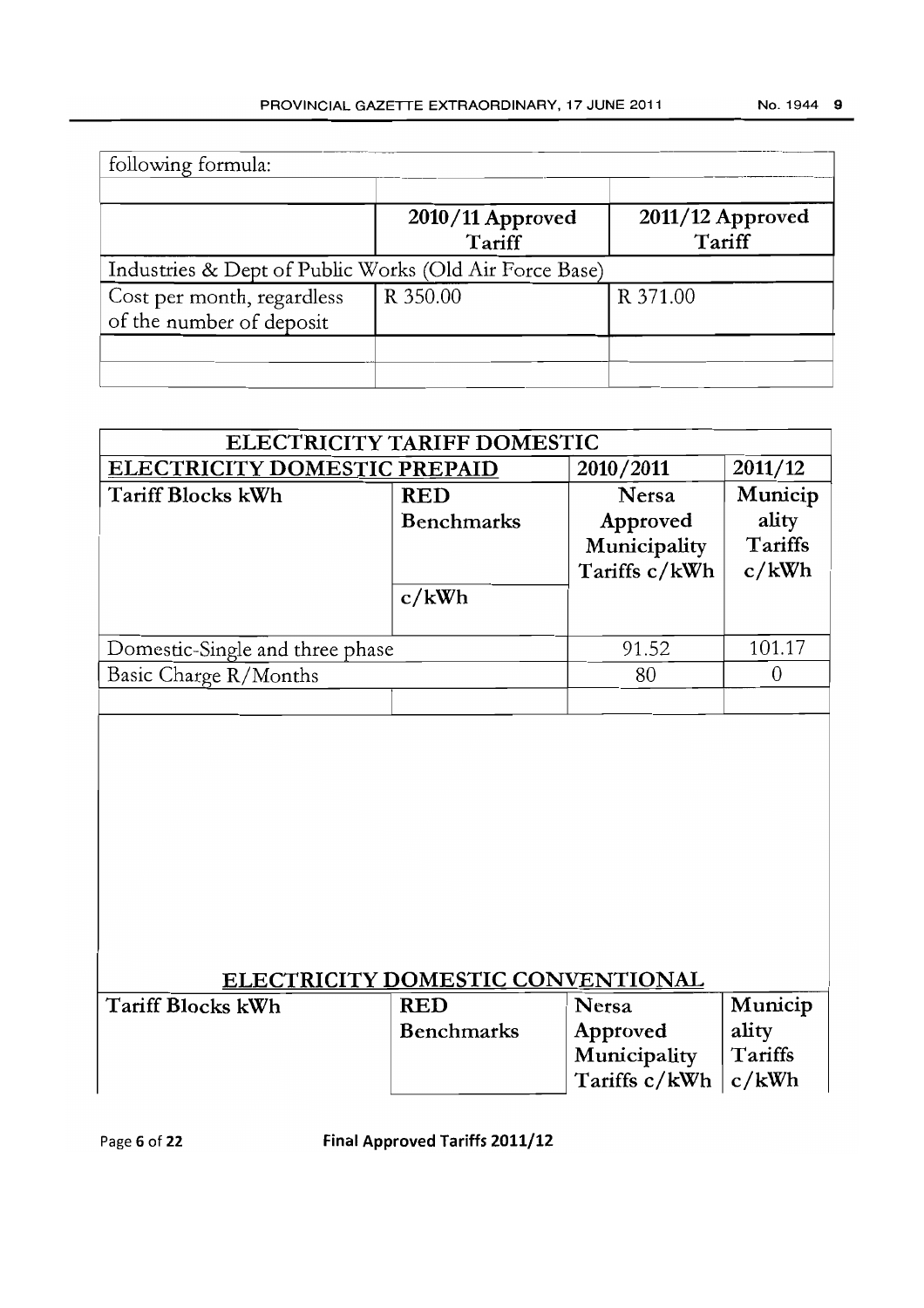|                                | c/kWh                   |                       |                         |
|--------------------------------|-------------------------|-----------------------|-------------------------|
| Block 1 (0-50)                 |                         | 91.52                 | 79.00                   |
| Block 2 (51-350)               |                         | 91.52                 | 96.00                   |
| Block 3 (351-600)              |                         | 91.52                 | 101.17                  |
| Block $4$ ( $>600$ )           |                         | 91.52                 | 123.43                  |
| Basic Charge R/Months          |                         | 91.52                 | 84.80                   |
| <b>COMMERCIAL PREPAID</b>      | 2010/11                 | 2011/12               |                         |
| NERSA Approved c/kWh           | Municipality<br>c/kWh   | Municipality<br>c/kWh | $\frac{0}{0}$<br>change |
| Basic Charge                   | R126.00/Per             | $R0.00$ /Per          | $-100%$                 |
|                                | Month                   | Month                 |                         |
| <b>Energy Charge</b>           | 91.50c/kWh              | 105.20c/kWh           | 15.00%                  |
| <b>COMMERCIAL CONVENTIONAL</b> |                         |                       |                         |
| NERSA Approved c/kWh           | Municipality            | Municipality          | $\frac{0}{0}$           |
|                                | c/kWh                   | c/kWh                 | change<br>20%           |
| <b>Basic Charge</b>            | R126.00/Per<br>Month    | R151.00/Per<br>Month  |                         |
| <b>Energy Charge</b>           | 91.50c/kWh              | 105.20c/kWh           | 15.00%                  |
|                                |                         |                       |                         |
| <b>INDUSTRIAL and RELATED</b>  |                         | 2011/12               |                         |
| NERSA Approved c/kWh           | Municipality<br>c/kWh   | Municipality<br>c/kWh | $\frac{0}{0}$<br>change |
| <b>Basic Charge</b>            | R573.33/Per             | R688/Per              | 20%                     |
|                                | Month                   | Month                 |                         |
| <b>Energy Charge</b>           | 43.52c/kWh              | 52.40c/kWh            | 20.40%                  |
| Demand Charge                  | R115.61/kVA             | R139.20/kVA           | 20.40%                  |
| ALL OTHER ELECTRICITY TARIFFS  |                         |                       |                         |
| <b>DOMESTIC BASIC</b>          |                         |                       |                         |
| <b>CHARGE</b>                  | CHARGE/MO<br><b>NTH</b> | <b>CHARGE/MONTH</b>   |                         |
| 25 kVA 3Phase (45A)            | R112.00/Per             | R112.00/Per           | 20.40%                  |
|                                | Month                   | Month                 |                         |
| 50 kVA 3Phase (80A)            | R150.00/Per             | R150.00/Per           | 20.40%                  |
|                                | Month                   | Month                 |                         |

Page 7 of **22 Final Approved Tariffs 2011/12**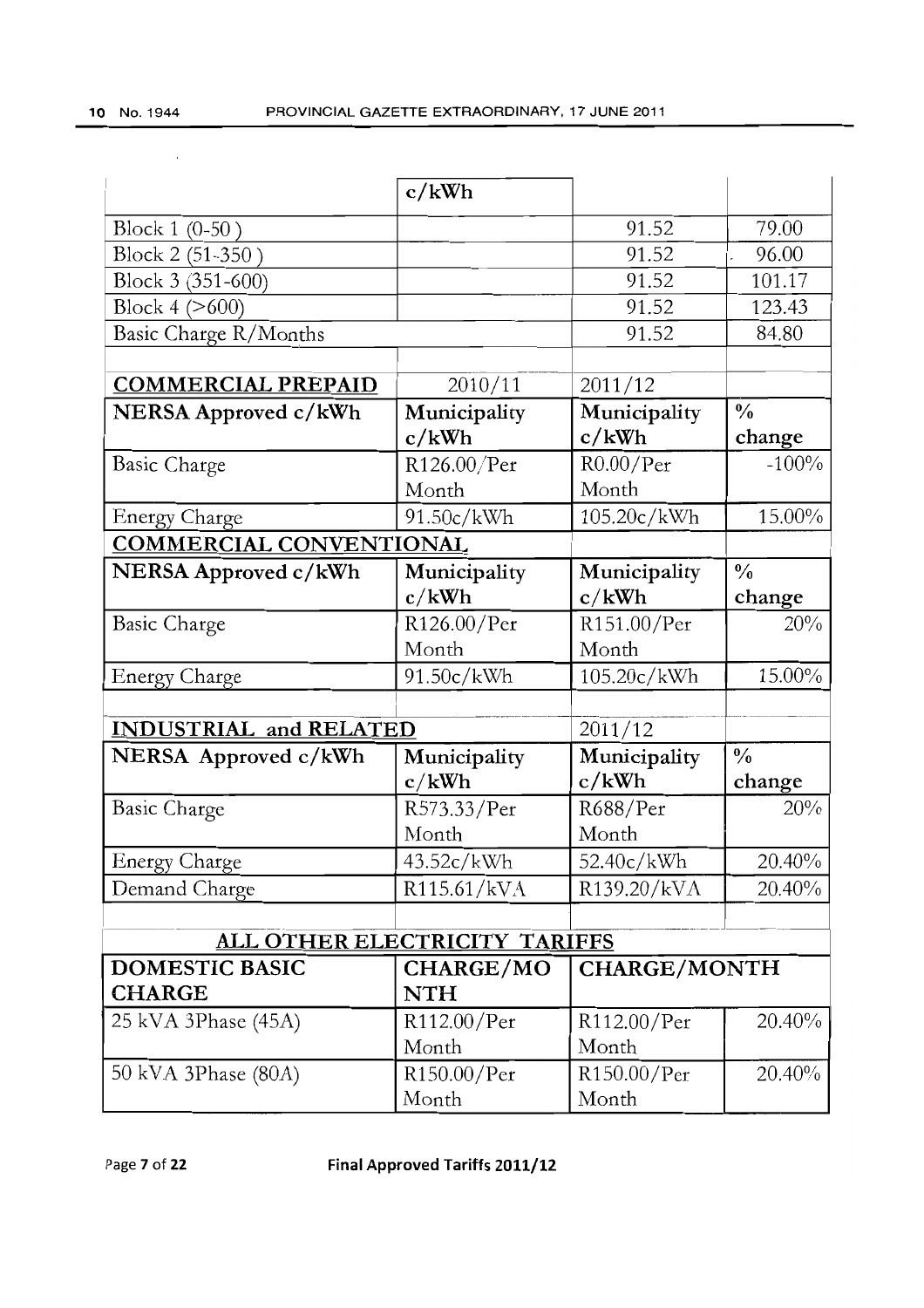| 75 kVA 3Phase (100A)                     | R220.00/Per            |        | R220.00/Per             | 20.40%             |
|------------------------------------------|------------------------|--------|-------------------------|--------------------|
|                                          | Month                  | Month  |                         |                    |
| Demand Charge other                      | R115.61/kVA            |        | R139.20/kVA             | 20.40%             |
|                                          |                        |        |                         |                    |
| <b>COMMERCIAL BASIC</b><br><b>CHARGE</b> | <b>CHARGE</b>          |        | <b>CHARGE</b>           |                    |
| 25 kVA 3Phase (45A)                      | R300.00/Per            |        | R300.00/Per Month       |                    |
|                                          | Month                  |        |                         |                    |
| 50 kVA 3Phase (80A)                      | R500.00/Per            |        | R500.00/Per Month       |                    |
|                                          | Month                  |        |                         |                    |
| 75 kVA 3Phase (100A)                     | R550.00/Per            |        | R550.00/Per Month       |                    |
|                                          | Month                  |        |                         |                    |
|                                          |                        |        |                         |                    |
| <b>TESTING OF METER</b>                  |                        |        |                         |                    |
|                                          | 2009/2010 Tariff       |        | 2010/11 Approved Tariff |                    |
| Testing of meter                         | R204.39                |        | R 245.27                |                    |
|                                          |                        |        |                         |                    |
|                                          |                        |        |                         |                    |
| RECONNECTION OF INSTALLATION ELECTRICITY |                        |        |                         |                    |
|                                          | 2009/2010              |        | 2010/11                 | 2011/12            |
|                                          | Tariff                 |        | <b>Approved Tariff</b>  | Approved<br>Tariff |
| During office hours                      | R <sub>1</sub> ,500.00 |        | R 700.00                | R 742.00           |
| After hours                              | R <sub>1</sub> ,500.00 |        | R 900.00                | R 954.00           |
|                                          |                        |        |                         |                    |
| <b>NO POWER COMPLAINTS</b>               |                        |        |                         |                    |
|                                          | 2009/2010              |        | 2010/11                 | 2011/12            |
|                                          | Tariff                 |        | <b>Approved Tariff</b>  | Approved<br>Tariff |
| During office hours                      | R183.94                | R 0.00 |                         | R 0.00             |
| After hours                              | R386.68                | R 0.00 |                         | ${\rm R}$ 0.00     |
|                                          |                        |        |                         |                    |
| <b>UPGRADING ELECTRICITY cont</b>        |                        |        |                         |                    |
| <b>Upgrading of Connections</b>          | 2009/2010              |        | 2010/11                 | 2011/12            |
|                                          | Tariff                 |        | Approved Tariff         | Approved           |

Page 8 of **22 Final Approved Tariffs 2011/12**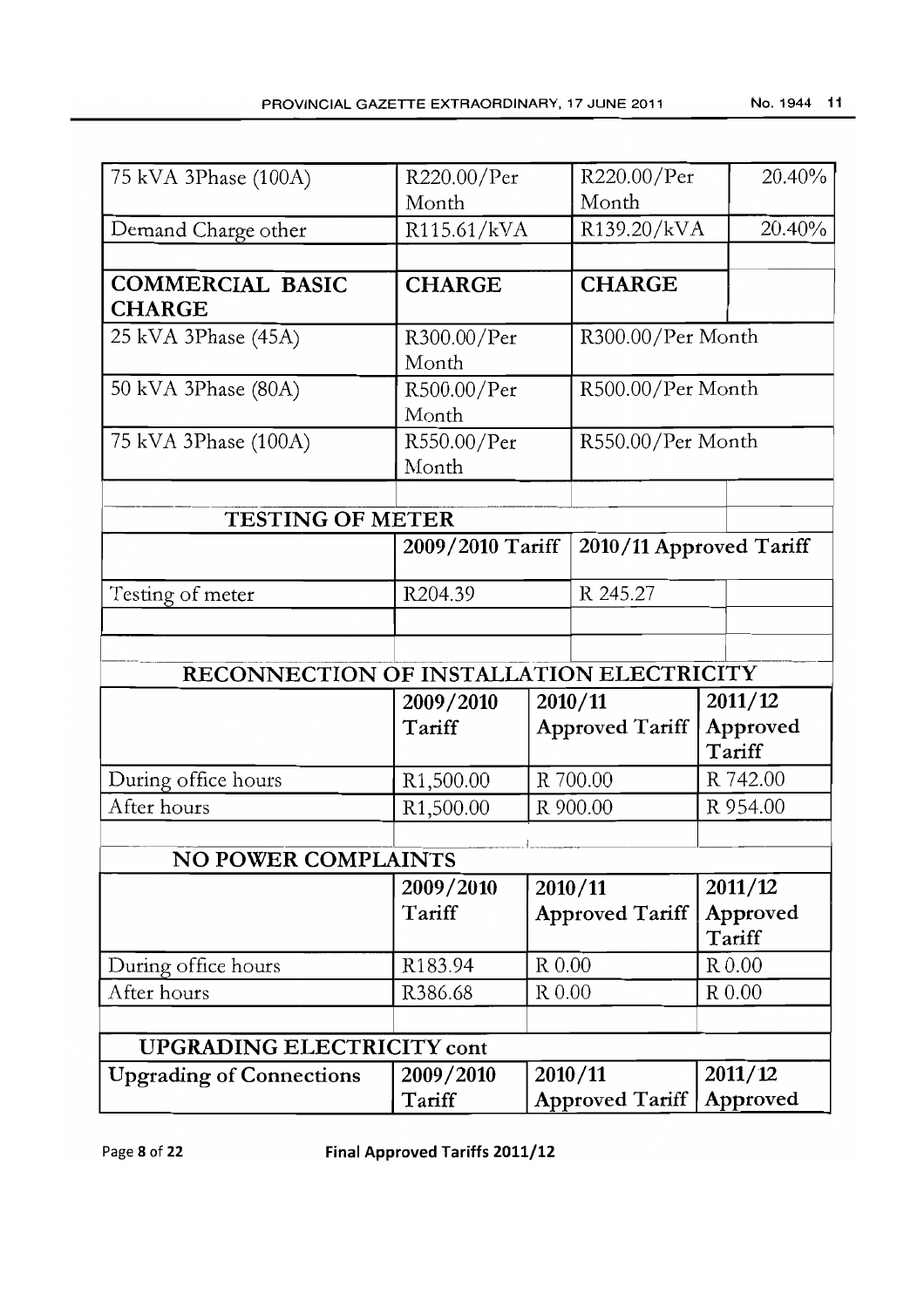|                                   |                   |              | Tariff       |
|-----------------------------------|-------------------|--------------|--------------|
| 16kva - 25kva                     | R <sub>0.00</sub> | R 3,010.60   | R 3,191.24   |
| 16kva - 50kva                     | R <sub>0.00</sub> | R 19,571.16  | R 20,745.43  |
| 16kva - 75kva                     | R <sub>0.00</sub> | R 29,597.00  | R 31,372.82  |
| 16kva -100kva                     | R0.00             | R 43,488.94  | R 46,098.28  |
| 16kva - 200kva                    | R0.00             | R 91,329.27  | R 96,809.03  |
| 16kva - 315kva                    | R <sub>0.00</sub> | R 169,253.22 | R 179,408.41 |
| 16kva - 500kva                    | R <sub>0.00</sub> | R 250,653.22 | R 265,692.41 |
|                                   |                   |              | R 0.00       |
| $25kva - 50kva$                   | R <sub>0.00</sub> | R 17,361.56  | R 18,403.25  |
| 25kva – 75kva                     | R <sub>0.00</sub> | R 27,387.40  | R 29,030.64  |
| 25kva – 100kva                    | R <sub>0.00</sub> | R 41,279.34  | R 43,756.10  |
| 25kva - 200kva                    | R <sub>0.00</sub> | R 89,119.67  | R 94,466.85  |
| 25kva – 315kva                    | R <sub>0.00</sub> | R 167,043.62 | R 177,066.24 |
| 25kva – 500kva                    | R <sub>0.00</sub> | R 248,443.62 | R 263,350.24 |
|                                   |                   |              | $R$ 0.00     |
| $50$ kva – $75$ kva               | R <sub>0.00</sub> | R 10,025.84  | R 10,627.39  |
| $50$ kva – $100$ kva              | R <sub>0.00</sub> | R 23,917.78  | R 25,352.85  |
| $50$ kva – $200$ kva              | R <sub>0.00</sub> | R 71,758.11  | R 76,063.60  |
| $50$ kva – $315$ kva              | R <sub>0.00</sub> | R 149,682.06 | R 158,662.98 |
| $50$ kva – $500$ kva              | R <sub>0.00</sub> | R 231,082.06 | R 244,946.98 |
| <b>UPGRADING ELECTRICITY cont</b> |                   |              |              |
| 75kva - 100kva                    | R <sub>0.00</sub> | R 13,891.94  | R 14,725.46  |
| 75kva - 200kva                    | R <sub>0.00</sub> | R 61,732.27  | R 65,436.21  |
| 75kva - 315kva                    | R <sub>0.00</sub> | R 139,656.22 | R 148,035.59 |
| 75kva – 500kva                    | R <sub>0.00</sub> | R 221,056.22 | R 234,319.59 |
|                                   |                   |              |              |
| $100kva - 200kva$                 | R <sub>0.00</sub> | R 47,840.33  | R 50,710.75  |
| $100kva - 315kva$                 | R <sub>0.00</sub> | R 125,764.28 | R 133,310.14 |
| $100$ kva - $500$ kva             | R <sub>0.00</sub> | R 207,164.28 | R 219,594.14 |
|                                   |                   |              |              |
| 200kva - 315kva                   | R0.00             | R 77,923.95  | R 82,599.39  |
| 200kva - 500kva                   | R <sub>0.00</sub> | R 159,323.95 | R 168,883.39 |
|                                   |                   |              |              |

Page 9 of **22 Final Approved Tariffs 2011/12**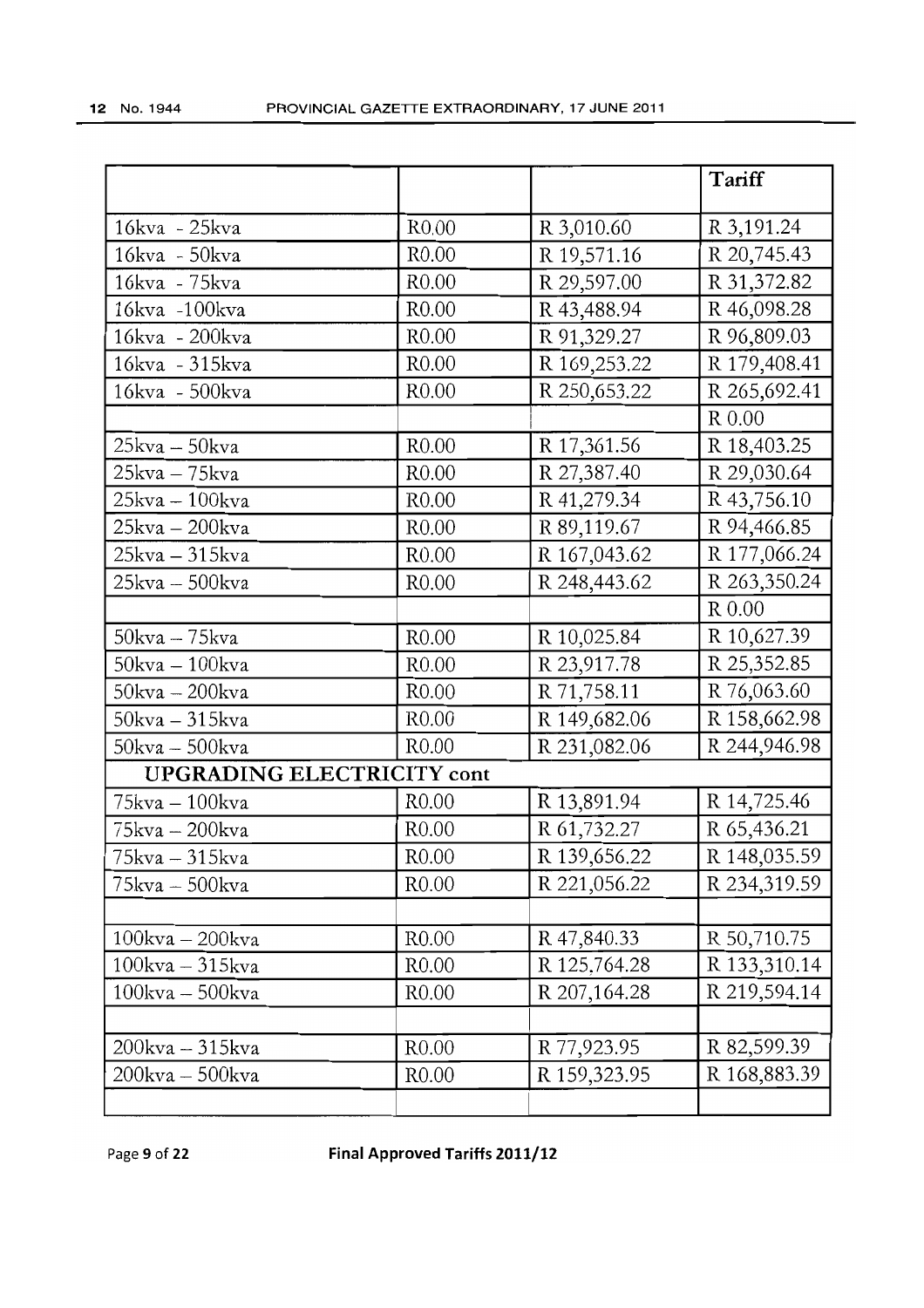| 315kva - 500kva                                                     | R <sub>0.00</sub> | R 81,400.00            | R 86,284.00        |
|---------------------------------------------------------------------|-------------------|------------------------|--------------------|
|                                                                     |                   |                        |                    |
|                                                                     |                   |                        |                    |
| <b>NEW CONNECTIONS</b>                                              |                   |                        |                    |
| New connections                                                     | 2009/2010         | 2010/11                | 2011/12            |
|                                                                     | Tariff            | <b>Approved Tariff</b> | Approved<br>Tariff |
| 16Kva                                                               | R <sub>0.00</sub> | R 4,921.77             | R 5,217.08         |
| 25Kva                                                               | R <sub>0.00</sub> | R 7,131.37             | R 7,559.25         |
| 50Kva                                                               | R0.00             | R 24,492.93            | R 25,962.51        |
| 75Kva                                                               | R <sub>0.00</sub> | R 34,518.77            | R 36,589.90        |
| $100$ Kva                                                           | R <sub>0.00</sub> | R 48,410.71            | R 51,315.35        |
| $200$ Kva                                                           | R <sub>0.00</sub> | R 96,251.05            | R 102,026.11       |
| 315Kva                                                              | R <sub>0.00</sub> | R 174,175.00           | R 184,625.50       |
| 500Kva                                                              | R <sub>0.00</sub> | R 255,575.00           | R 270,909.50       |
| Prepaid meter                                                       |                   | R 2,000.00             | R 2,400.00         |
| Penalties (unless otherwise as prescribed by the Municipal by-laws) |                   |                        |                    |
| Penalty type                                                        | Penalty amount    | Penalty                | Maximum            |
|                                                                     | 2010/11           | amount                 | penalty            |
|                                                                     |                   | 2011/12                |                    |
| Meter tampering-Water                                               | R 5,000.00        | R 5,300.00             | R 20,000.00        |
| Meter tampering-Electricity                                         | R 10,000.00       | R 10,600.00            | R 50,000.00        |
|                                                                     |                   |                        |                    |
| All Electricity tariffs as subject to NERSA approval                |                   |                        |                    |

| <b>BUILDING TARIFF</b>                                                              |                                                                                 |
|-------------------------------------------------------------------------------------|---------------------------------------------------------------------------------|
| <b>TYPE OF STRUCTURE</b>                                                            | <b>APPLICABLE TARIFF</b>                                                        |
| 1. New house, Granny flats,<br>church and church hall                               | Minimum rate applicable of $R7.0/m^2$                                           |
| 2. New flats, Hotels, Hostels,<br>Towns, Houses, Business, Factories<br>and Offices | Minimum rate applicable of $R12.0/m^2$                                          |
| 3.<br>Additions (New house, Granny<br>flats, church and church hall)                | All additions to existing building and<br>outbuildings should cost $R8.0/m^2$ . |

Page 10 of 22 Final Approved Tariffs 2011/12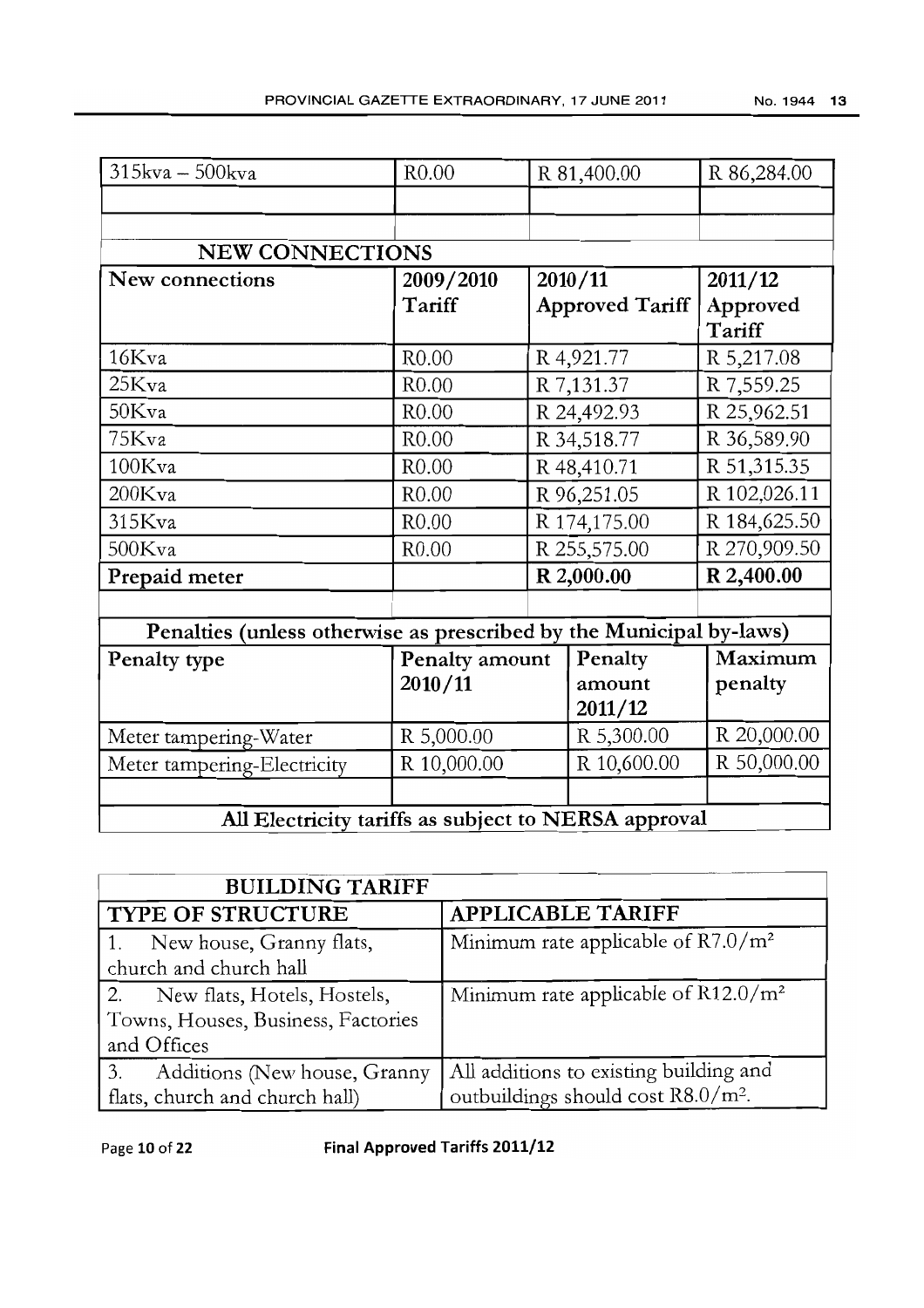| Additions (New flats, Hotels,<br>4.<br>Hostels, Towns, Houses, Business,<br>Factories and Offices) | All additions to existing building and<br>outbuildings should cost R13.50/m <sup>2</sup> .                                                                                                    |
|----------------------------------------------------------------------------------------------------|-----------------------------------------------------------------------------------------------------------------------------------------------------------------------------------------------|
| Alterations<br>5.                                                                                  | All alterations and small buildings works<br>to existing buildings and out buildings<br>(Alterations $=$ change to buildings<br>without increasing the existing area)<br>should cost R 250.00 |
| Swimming pool<br>6.                                                                                | Rate R3000.00                                                                                                                                                                                 |
| 7.<br>Sewerage for 1 above                                                                         | Minimum fee applicable up to $120m^2$ is R<br>350.00, thereafter R20.00 for every $10m^2$ ,<br>or portion thereof Vat excluded.                                                               |
| 8.<br>Sewerage for 2 above                                                                         | Minimum fee applicable up to 500m <sup>2</sup> is R<br>750.00, thereafter R35.00 for every $10m^2$ ,<br>or portion thereof Vat exclude.                                                       |
| 9.<br>Sewerage for 3 & 4 above                                                                     | Fees for all additions alteration or small<br>buildings work to existing buildings and<br>out buildings (VAT excluded) where<br>applicable should cost R200.00                                |

| Charges payable in terms of provisions of the Town Planning and                 |                                             |                                             |  |
|---------------------------------------------------------------------------------|---------------------------------------------|---------------------------------------------|--|
| Townships Ordinance, No. 15 of 1986                                             |                                             |                                             |  |
|                                                                                 | 2010/11<br><b>APPROVED</b><br><b>TARIFF</b> | 2011/12<br><b>APPROVED</b><br><b>TARIFF</b> |  |
| Application for consent                                                         | R 880.00                                    | R 932.80                                    |  |
| Application for amendment of<br>interim scheme                                  | R 970.00                                    | R 1,028.20                                  |  |
| Application for amendment of Town<br>planning scheme                            | R 1,900.00                                  | R 2,014.00                                  |  |
| Application for establishment of a<br>township or land development area<br>(DFA | R 3,500.00                                  | R 3,710.00                                  |  |
| Application for removal of restrictive<br>conditions in the Title Deeds         | R 1,900.00                                  | R 2,014.00                                  |  |
| Application for extension of                                                    | R 1,900.00                                  | R 2,014.00                                  |  |

Page 11 of 22 Final Approved Tariffs 2011/12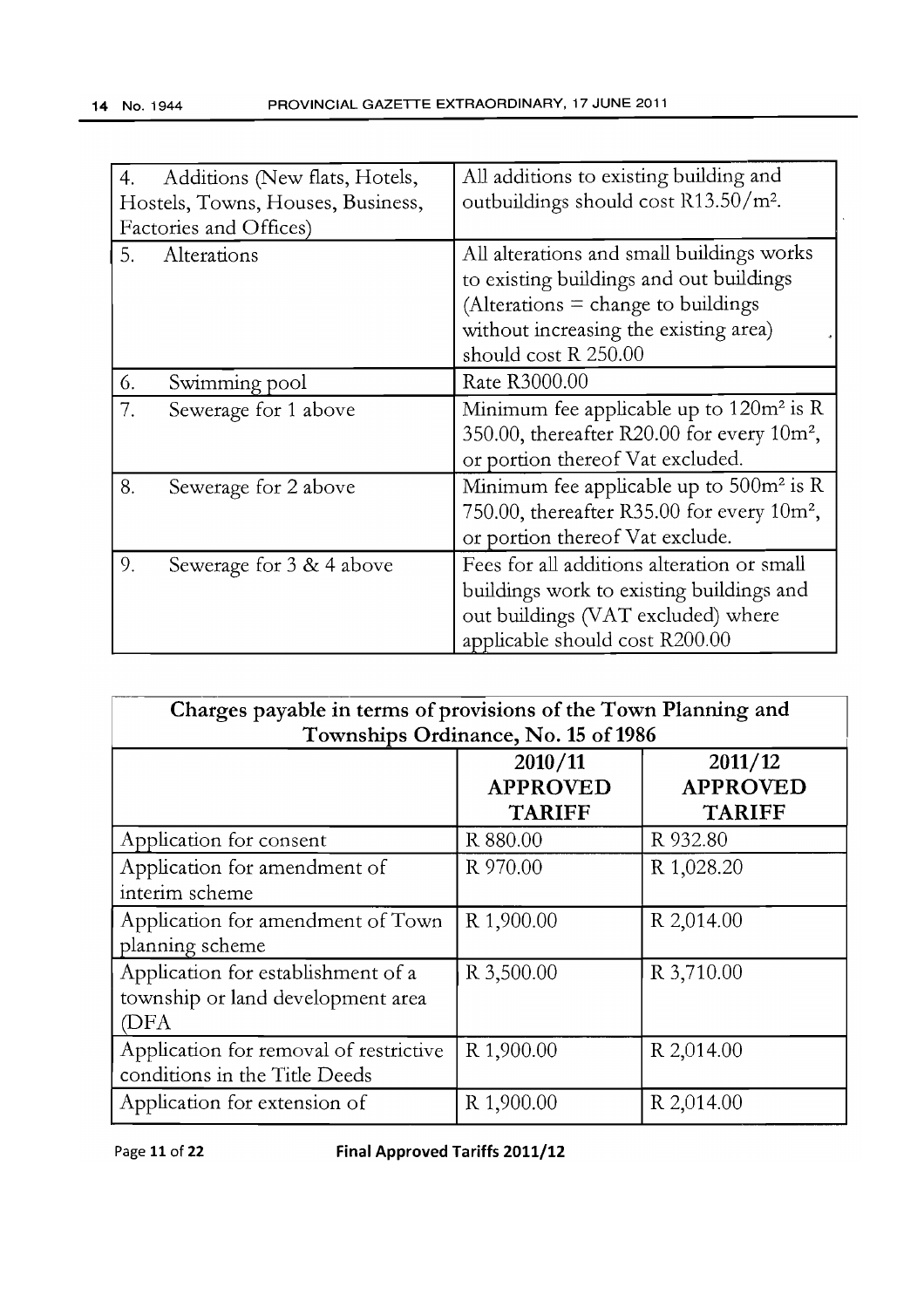| boundaries of an approved township                                                                                                                    |                                                                                            |                                                                                         |
|-------------------------------------------------------------------------------------------------------------------------------------------------------|--------------------------------------------------------------------------------------------|-----------------------------------------------------------------------------------------|
| Application for subdivision for<br>property in 5 or less portions (Section<br>92 (1) (a) of Ordinance 15 of 1986<br>Regulation 293 and Regulation 188 | R 1,100.00                                                                                 | R 1,166.00                                                                              |
| Application for subdivision for<br>property in 5 or less portions (Section<br>92 (1) (a) of Ordinance 15 of 1986<br>Regulation 293 and Regulation 188 | R1100.00 for the<br>first 5 portions<br>plus R110 in<br>respect of each<br>further portion | R1100.00 for the first<br>5 portions plus R110<br>in respect of each<br>further portion |
| Consolidation                                                                                                                                         | R 440.00                                                                                   | R 466.40                                                                                |
| Comment on Resolution taken by<br>Council                                                                                                             | R 370.00                                                                                   | R 392.20                                                                                |
| Notice of application in Provincial<br>Gazette and Newspapers                                                                                         | R 2,000.00                                                                                 | R 2,120.00                                                                              |
| Inspection and hearing regarding any<br>application                                                                                                   | R 880.00                                                                                   | R 932.80                                                                                |
| Property transfer fee                                                                                                                                 | R 250.00                                                                                   | R 265.00                                                                                |
| Advertising signs                                                                                                                                     | R200.00/sign                                                                               | R220.00/sign                                                                            |

| <b>PUBLIC SAFETY POUNDING</b><br><b>TARIFF</b> |                |                                             |                                   |
|------------------------------------------------|----------------|---------------------------------------------|-----------------------------------|
| <b>POUNDING</b>                                | 2009/10 TARIFF | 2010/11<br><b>APPROVED</b><br><b>TARIFF</b> | 2011/12<br><b>Approved Tariff</b> |
| Pound Fee a day (Big Stock)                    |                | R 25.00                                     | R 26.50                           |
| Pound Fee a day (Small Stock)                  |                | R 10.00                                     | R 10.60                           |
| Tending Fee (Feeding) (Big Stock)              |                | R 50.00                                     | R 53.00                           |
| Tending Fee (Feeding) (Small Stock)            |                | R 15.00                                     | R 15.90                           |
| Transport (Chasing Fee) per km                 |                | R 3.00                                      | AA Tariffs                        |
| Spraying and Dipping per Head                  |                | R 2.00                                      | R 2.12                            |
| Treatment, Inoculation and Dressing            |                | Per VET Bill                                | Per VET Bill                      |

Page 12 of **22 Final Approved Tariffs 2011/12**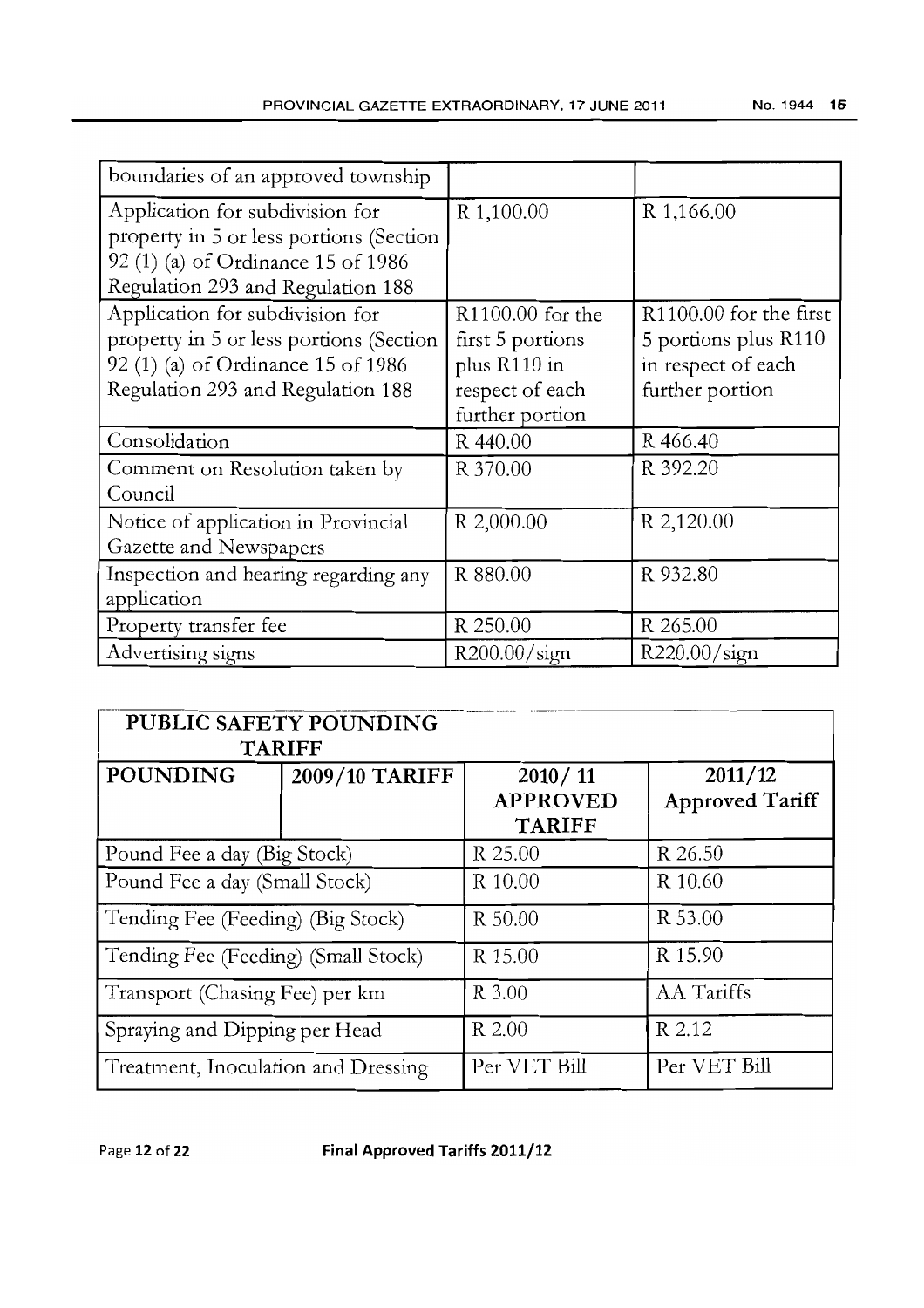| Cost of advertisement in connection<br>with the auction |                          | Market Related                              | Market Related                    |
|---------------------------------------------------------|--------------------------|---------------------------------------------|-----------------------------------|
|                                                         |                          |                                             |                                   |
| <b>STREET</b><br><b>SAFETY</b>                          |                          |                                             |                                   |
|                                                         | 2009/10<br><b>TARIFF</b> | 2010/11<br><b>APPROVED</b><br><b>TARIFF</b> | 2011/12<br><b>Approved Tariff</b> |
| Marathons, fun walks, Marches                           |                          | R 1,000.00                                  | R 1,060.00                        |
| Abnormal load escort                                    |                          | R 1,000.00                                  | R 1,060.00                        |
|                                                         | <b>LICENSING TARIFFS</b> |                                             |                                   |
|                                                         | 2009/10<br><b>TARIFF</b> | 2010/11 TARIFF                              | 2011/12<br><b>Approved Tariff</b> |
| Taxi Rank Fees:<br><b>Busses</b>                        | R100,00                  | R 100.00                                    | R 106.00                          |
| Taxi Rank Fees:<br>Taxi's                               | R80.00                   | R 80.00                                     | R 84.80                           |
| Weighbridge                                             |                          |                                             |                                   |
| Light Motor<br>Vehicles                                 | R <sub>10</sub> ,00      | R 15.00                                     | R 15.90                           |
| Heavy Motor<br>Vehicles                                 | R <sub>15.00</sub>       | R 20.00                                     | R 21.20                           |
| Trailers                                                | R10.00                   | R 15.00                                     | R 15.90                           |

| PUBLIC HEALTH TARIFF   |                     |                |                |  |
|------------------------|---------------------|----------------|----------------|--|
| <b>REFUSE REMOVAL</b>  |                     |                |                |  |
|                        | 2009/10             | 2010/11 TARIFF | 2011/12 TARIFF |  |
|                        | <b>TARIFF</b>       |                |                |  |
| Private dwelling       | R44,98              | R 49.48        | R 52.45        |  |
| Business, Hotel, Flats | R <sub>135,11</sub> | R 148.62       | R 157.54       |  |
| 5 X per week           |                     |                |                |  |
| Business, Hotel, Flats | R <sub>45</sub> ,82 | R 50.48        | R 53.51        |  |

Page 13 of **22 Final Approved Tariffs 2011/12**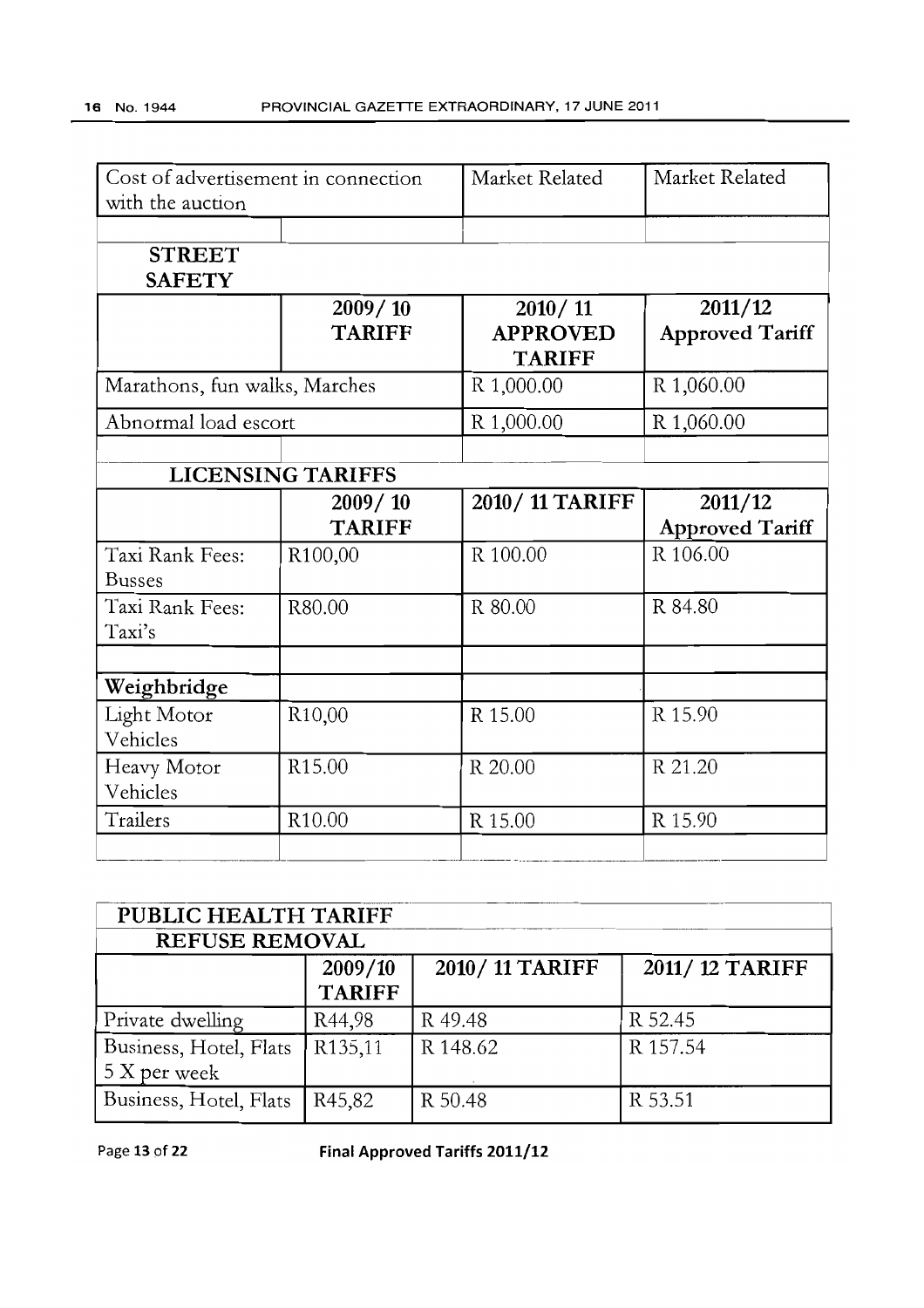| R1 402,71                | R 1,542.98                                    | R 1,635.56                 |
|--------------------------|-----------------------------------------------|----------------------------|
| R293,67                  | R 323.04                                      | R 342.42                   |
| R <sub>175</sub> , 36    | R 192.90                                      | R 204.47                   |
| R322,27                  | R 354.50                                      | R 375.77                   |
| R175,36                  | R 200.00                                      | R 212.00                   |
|                          | R300.00 per m <sup>3</sup>                    | R318.00 per m <sup>3</sup> |
|                          |                                               |                            |
| 2009/10<br><b>TARIFF</b> | 2010 / 11<br><b>APPROVED</b><br><b>TARIFF</b> | 2011/12 TARIFF             |
| R80,00                   | R 200.00                                      | R 212.00                   |
|                          |                                               |                            |

| <b>LIBRARY</b>                                                |                                                       |          |                          |
|---------------------------------------------------------------|-------------------------------------------------------|----------|--------------------------|
| <b>TARIFFS</b>                                                | Library tariffs INCLUDE VAT (unless stated otherwise) |          |                          |
| 2009/10 TARIFF<br>2010/11<br><b>APPROVED</b><br><b>TARIFF</b> |                                                       |          | 2011/12<br><b>TARIFF</b> |
| Membership                                                    | R <sub>15</sub> ,00                                   | R 20.00  | R 20.00                  |
| Membership<br>(Duplicate card)                                | R <sub>15</sub> ,00                                   | R 20.00  | R 21.20                  |
| Double Membership                                             | R <sub>30</sub> ,00                                   | R 40.00  | R 42.40                  |
| School/Teacher                                                | R40,00                                                | R 50.00  | R 53.00                  |
| External/Temporary<br>Membership                              | R120,00                                               | R 150.00 | R 159.00                 |

Page 14 of 22 Final Approved Tariffs 2011/12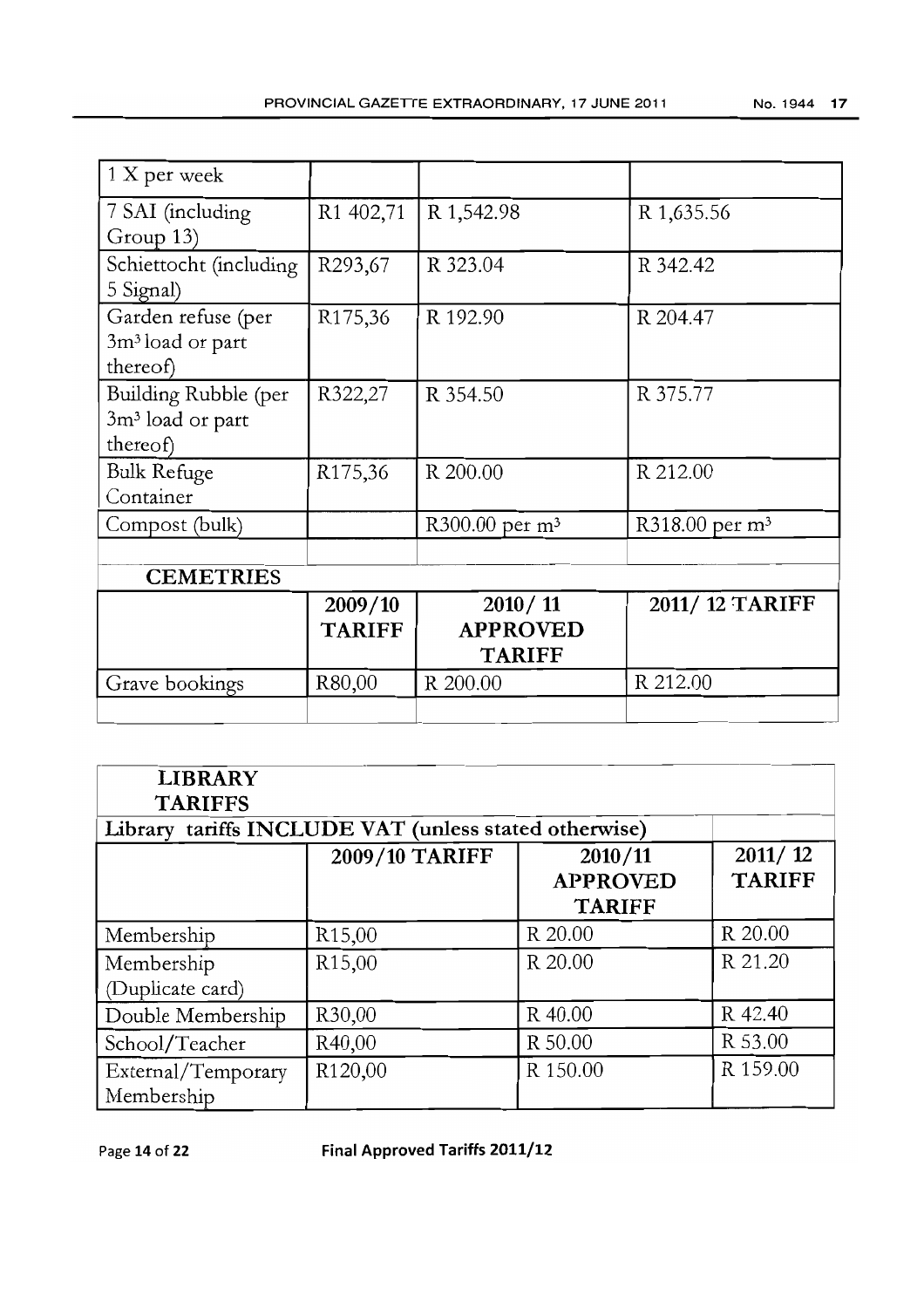| Photocopies                     | R0,50 (A4 page)    | R 0.50  | R 0.60  |
|---------------------------------|--------------------|---------|---------|
| A3 page                         | R <sub>1</sub> ,00 | R 1.00  | R 1.20  |
| Book reservation                | R5,00              | R 5.00  | R 5.30  |
| Internet Use for $1\frac{1}{2}$ | R <sub>12,00</sub> | R 12.00 | R 13.00 |
| hour                            |                    |         |         |
| Internet prints (From           | R <sub>1</sub> ,20 | R 1.50  | R 1.50  |
| Printer)                        |                    |         |         |
| Fines (Per item per             | R4,00              | R 5.00  | R 5.00  |
| week or part of                 |                    |         |         |
|                                 |                    |         |         |

# **HIRING OF MUNICIPAL VENUES AND FACILITIES**

Lease of venues and facilities is done in accordance with section 74 (2) of Municipal Systems (Act No. 32 of 2000), the purpose of the tariff is to recover part of the cost for the maintenance of the said facility; The charge may be rental payable per day and night or part thereof between 08hOO-24hOO. Day use from 6hOO-18hOO. Night use - 18hOO-24hOO.

| <b>FUNCTIONS</b>                                                                                                                                                                        | 2009/10 Tariff   | 2010/11<br>Approved<br>Tariff | 2011/12<br>Approved<br>Tariff |
|-----------------------------------------------------------------------------------------------------------------------------------------------------------------------------------------|------------------|-------------------------------|-------------------------------|
| 1. Types of Meetings:                                                                                                                                                                   |                  |                               |                               |
| 1.1<br>Elections, political<br>purposes and conferences.                                                                                                                                | R550.00 per day  | R550.00 per<br>day            | R600.00 per<br>day            |
|                                                                                                                                                                                         | (non-refundable) | $(non-$<br>refundable)        | $($ non-<br>refundable)       |
| 1.2<br>Religious, charitable,<br>welfare, first aid, cultural,<br>educational agricultural,<br>horticultural or similar<br>organizations or associations<br>of a non-profitable nature. | R550.00 per day  | R550.00 per<br>day            | R600.00 per<br>day            |
|                                                                                                                                                                                         | (non-refundable) | $(non-$<br>refundable)        | $(non-$<br>refundable)        |

Page **15 of 22 Final Approved Tariffs 2011/12**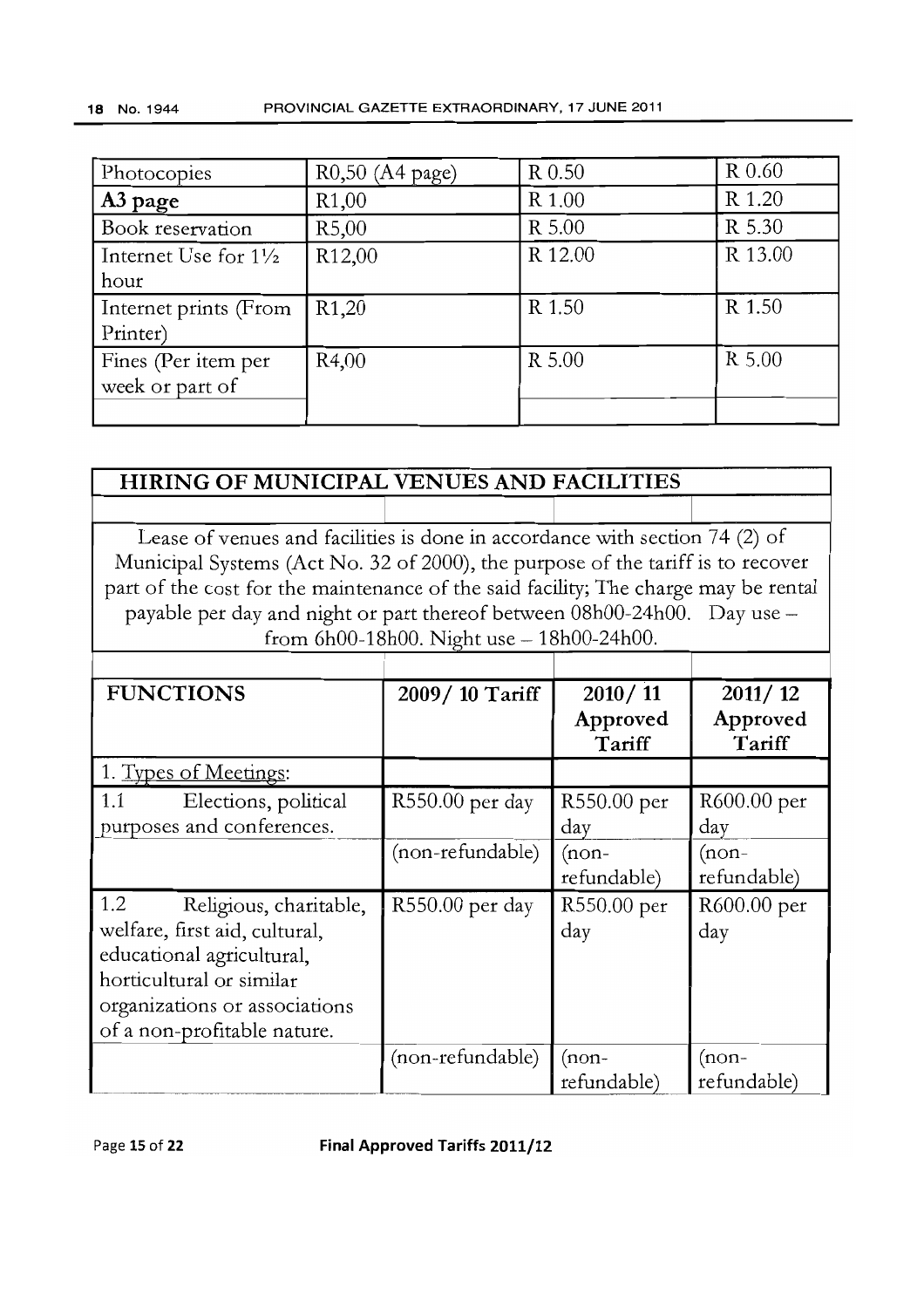| 1.3<br>Candidates for<br>parliamentary or municipal<br>elections/sector Departments                                                                                           | R550.00 per day                      | R550.00 per<br>day                       | R600.00 per<br>day                       |
|-------------------------------------------------------------------------------------------------------------------------------------------------------------------------------|--------------------------------------|------------------------------------------|------------------------------------------|
|                                                                                                                                                                               | (non-refundable)                     | $(non-$<br>refundable)                   | $(non-$<br>refundable)                   |
| 1.1<br>Wedding<br>celebrations, receptions,<br>cocktail parties, luncheons,<br>fetes, social and Christmas<br>parties, anniversary,<br>conference and graduation<br>(Halls)   | R2500.00 per day<br>(non-refundable) | R2500.00 per<br>day (non-<br>refundable) | R2500.00 per<br>day (non-<br>refundable) |
| 1.2<br>Wedding<br>celebrations, receptions,<br>cocktail parties, luncheons,<br>fetes, social and Christmas<br>parties, anniversary,<br>conference and graduation<br>(Stadium) | R5000.00 per day<br>(non-refundable) | R5000.00 per<br>day (non-<br>refundable) | R5000.00 per<br>day (non-<br>refundable) |
| 2.<br>Dances                                                                                                                                                                  | R1500.00 per day<br>(non-refundable  | R1500.00 per<br>day (non-<br>refundable  | R1500.00 per<br>day (non-<br>refundable  |
| 3.<br>Lectures: Dancing, ballet, music, singing and similar lectures                                                                                                          |                                      |                                          |                                          |
| 3.1<br>Professional groups                                                                                                                                                    | R550.00 per day                      | R550.00 per<br>day                       | R550.00 per<br>day                       |
|                                                                                                                                                                               | (non-refundable)                     | $(non-$<br>refundable)                   | $(non-$<br>refundable)                   |
| 3.2<br>Other groups<br>(community)                                                                                                                                            | R550.00 per day                      | R550.00 per<br>day                       | R550.00 per<br>day                       |
|                                                                                                                                                                               | (non-refundable)                     | $(non-$<br>refundable)                   | $(non-$<br>refundable)                   |
| 4.<br>Exhibitions, shows,<br>fashion parades and<br>demonstrations (for<br>community)                                                                                         | R5000.00 per day                     | R5000.00 per<br>day                      | R5000.00 per<br>day                      |

Page **16 of 22 Final Approved Tariffs 2011/12**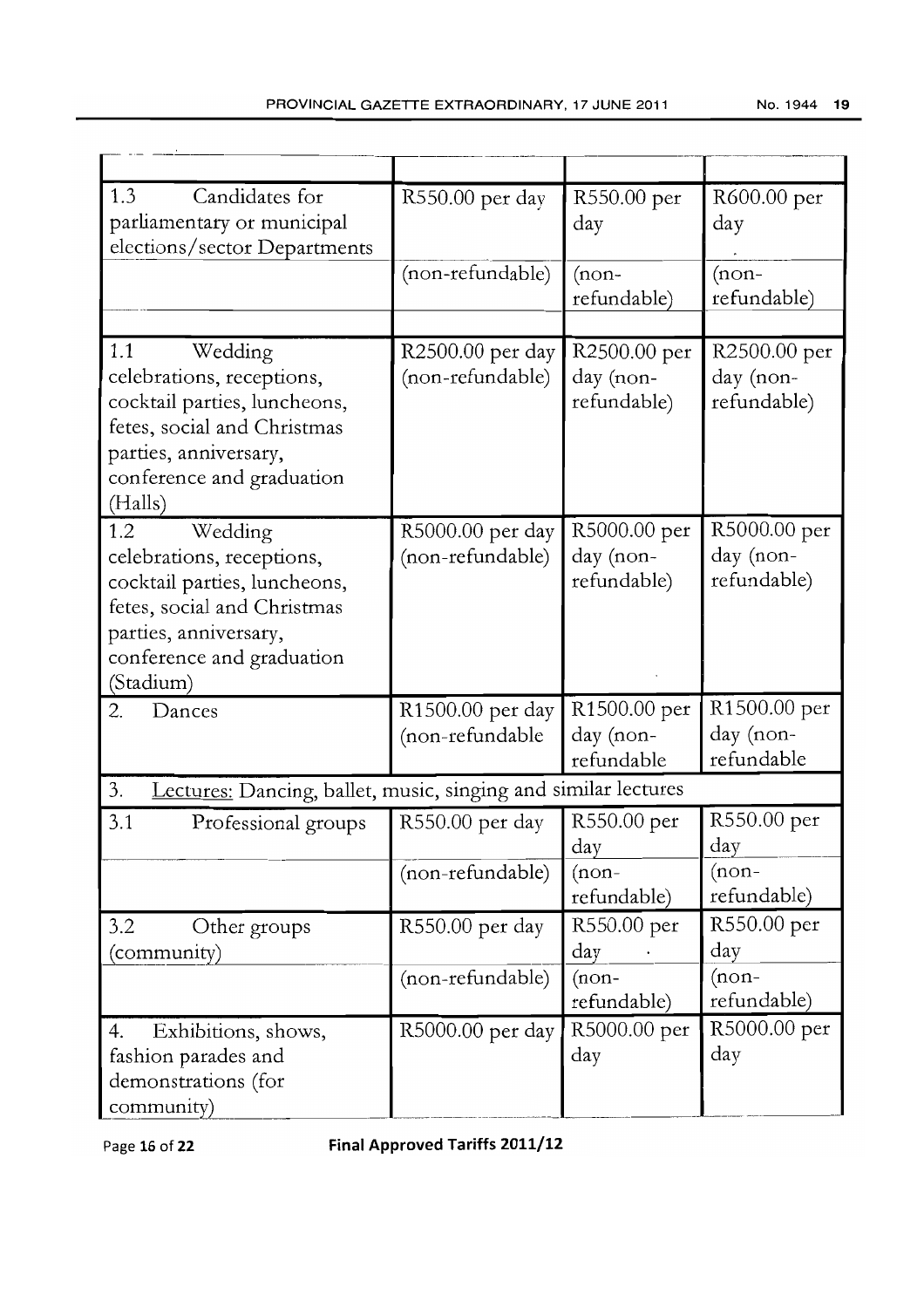|                                               | (non-refundable) | $(non-$             | $(non-$             |
|-----------------------------------------------|------------------|---------------------|---------------------|
|                                               |                  | refundable)         | refundable)         |
| 5.<br>Corporate organization                  | R10 000 (non-    | R <sub>10</sub> 000 | R <sub>10</sub> 600 |
|                                               | refundable)      | $($ non-            | $(non-$             |
|                                               |                  | refundable)         | refundable)         |
| <b>Sport Clubs</b><br>6.                      |                  |                     |                     |
| Sport functions and<br>6.1                    | Longer than 2    | Longer than         | Longer than         |
| club meetings / not longer                    | hours at night   | 2 hours at          | 2 hours at          |
| than 2 hours at night.                        | R150.00          | night               | night               |
|                                               |                  | R <sub>150.00</sub> | R <sub>150.00</sub> |
| 6.2<br>Practice (PSL Clubs)                   | R1500.00 per     | R1500.00 per        | R1500.00 per        |
|                                               | week or part     | week or part        | week or part        |
|                                               | thereof (non-    | thereof (non-       | thereof (non-       |
|                                               | refundable)      | refundable)         | refundable)         |
|                                               |                  |                     |                     |
| 6.3<br>Tournaments or                         | Free of charge   | Free of             | <b>R</b> 500        |
| <u>matches</u>                                |                  | charge              |                     |
|                                               |                  |                     |                     |
| (a) If there is no gate takings (small teams) |                  |                     |                     |
| (b) If gate takings is collected              |                  |                     |                     |
| Big teams R10 000.00                          | Plus 20% total   | Plus 20%            | Plus 20%            |
| per day / R15 000.00 per night                | gate takings     | total gate          | total gate          |
|                                               |                  | takings             | takings             |
| Festivals $-$ R10 000.00                      | Plus 20% total   | Plus 20%            | Plus 20%            |
| per day / $R15 000.00$ per night              | gate takings     | total gate          | total gate          |
|                                               |                  | takings             | takings             |
| 8. Municipal purposes                         | Free             | Free                | Free                |
|                                               |                  |                     |                     |
|                                               |                  |                     |                     |
| <b>CIVIC or MUNICIPAL ACTIVITIES</b><br>2.    |                  |                     |                     |
|                                               | 2009/10 Tariff   | 2010/11             | 2011/12             |
|                                               |                  | Approved            | Approved            |
|                                               |                  | Tariff              | Tariff              |
|                                               | (per period of   | (per period         | (per period         |
|                                               | 24 hours or part | of 24 hours         | of 24 hours         |
|                                               | thereof)         | or part             | or part             |

Page 17 of **22 Final Approved Tariffs 2011/12**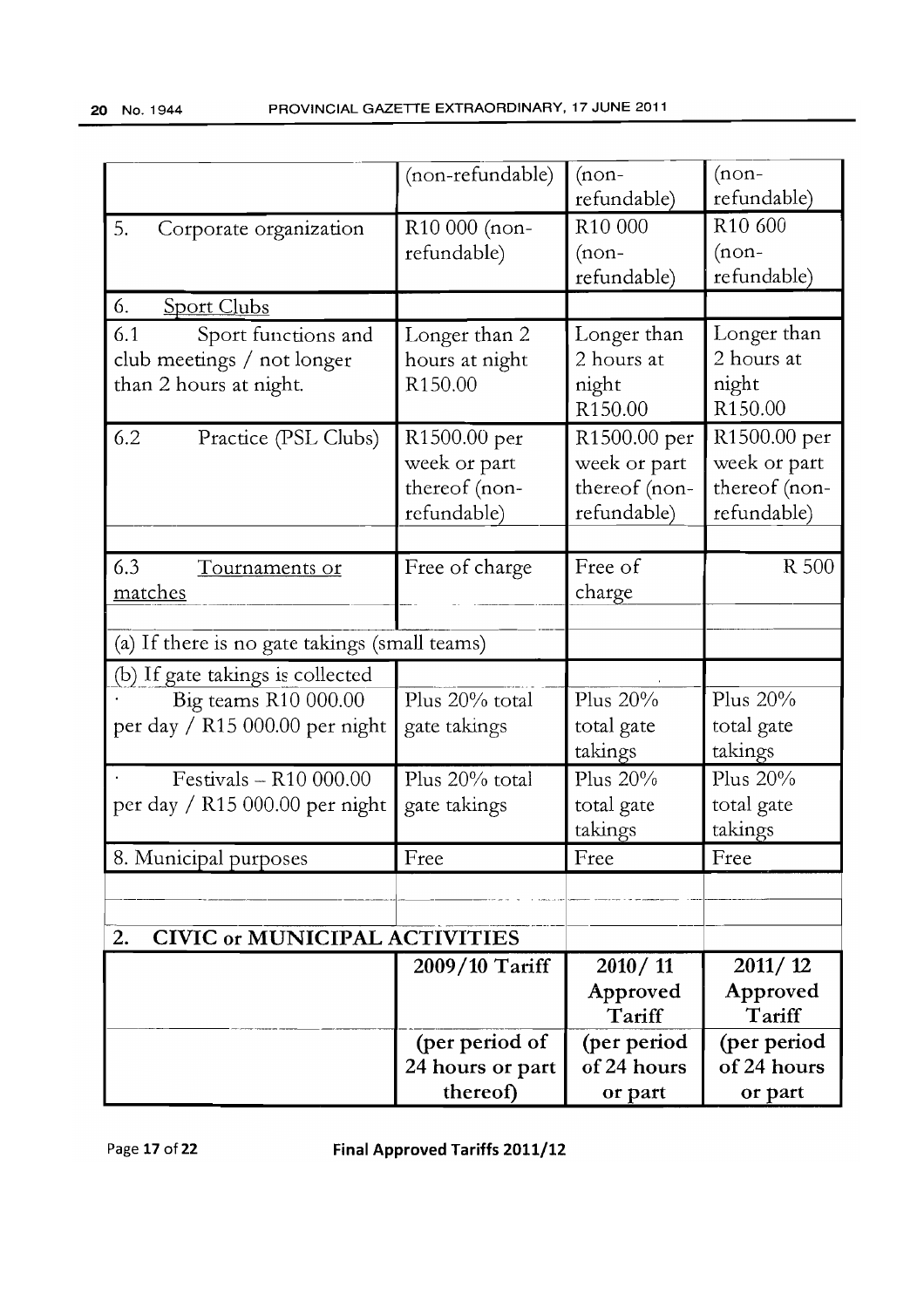|                                                                                                                                                                                                                                     |                                                                                                     | thereof)                                                                                                  | thereof)                                                                                                  |
|-------------------------------------------------------------------------------------------------------------------------------------------------------------------------------------------------------------------------------------|-----------------------------------------------------------------------------------------------------|-----------------------------------------------------------------------------------------------------------|-----------------------------------------------------------------------------------------------------------|
| In aid of churches,<br>associations or organizations:<br>A satisfactory certificate of<br>approval in support thereof<br>may be required from such<br>organization or association.                                                  | R1500.00 per day<br>(non-refundable)                                                                | R1500.00 per<br>day (non-<br>refundable)                                                                  | R1500.00 per<br>day (non-<br>refundable)                                                                  |
| Civic, CPF and municipal<br>purposes                                                                                                                                                                                                | Municipal                                                                                           | Municipal                                                                                                 | Municipal                                                                                                 |
| For the use of the Lapa and all<br>facilities for civic functions<br>and meetings called by the<br>Mayor, miscellaneous<br>municipal purposes and by the<br>Municipal Labour unions and<br>the Municipal Employers'<br>Association. | Free of charge                                                                                      | Free of<br>charge                                                                                         | Free of<br>charge                                                                                         |
|                                                                                                                                                                                                                                     | Civic                                                                                               | Civic                                                                                                     | Civic                                                                                                     |
|                                                                                                                                                                                                                                     | <b>Organisations</b>                                                                                | <b>Organisatio</b>                                                                                        | <u>Organisatio</u>                                                                                        |
|                                                                                                                                                                                                                                     |                                                                                                     | $\underline{\mathbf{n}}\underline{\mathbf{s}}$                                                            | n s                                                                                                       |
|                                                                                                                                                                                                                                     | $2X$ per<br>(i)<br>month (Free of<br>charge)                                                        | 2X<br>(iii)<br>per month<br>(Free of                                                                      | 2X<br>(iii)<br>per month<br>(Free of                                                                      |
|                                                                                                                                                                                                                                     |                                                                                                     | charge)                                                                                                   | charge)                                                                                                   |
|                                                                                                                                                                                                                                     | More<br>(i)<br>than 2X per<br>month (R250.00<br>per day plus<br>additional<br>R150.00 per<br>night) | (iv)<br>More than<br>$2X$ per<br>month<br>(R250.00 per<br>day plus<br>additional<br>R150.00 per<br>night) | (iv)<br>More than<br>$2X$ per<br>month<br>(R250.00 per<br>day plus<br>additional<br>R150.00 per<br>night) |

# **HIRING** OF STAGE BLOCKS, TABLES, CHAIRS AND FLOWERS

Page 18 of 22 Final Approved Tariffs 2011/12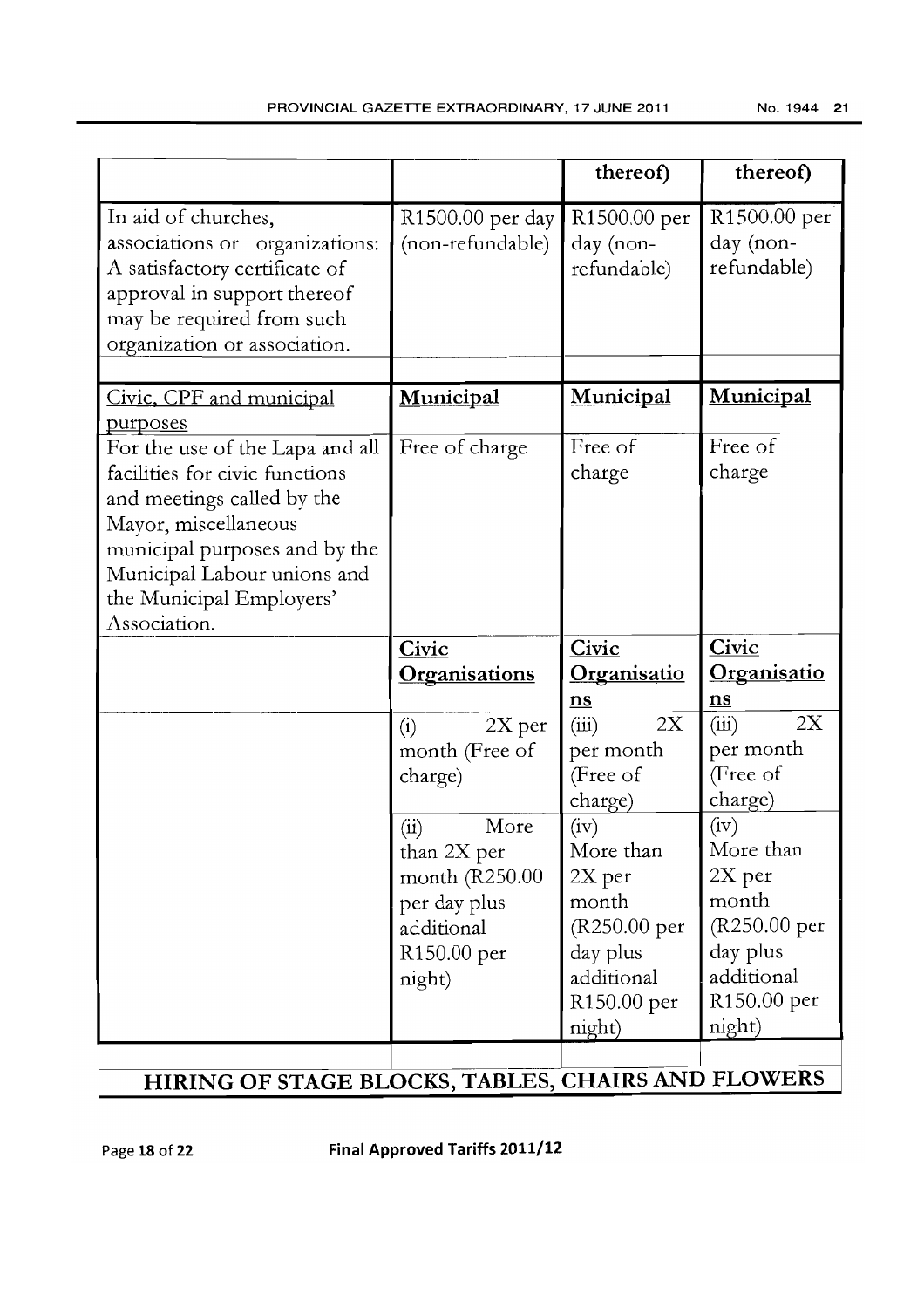|                                                                                                   | 2009/10 Tariff                                                                                    | 2010/11<br>Approved<br>Tariff                        | 2011/12<br>Approved<br>Tariff           |
|---------------------------------------------------------------------------------------------------|---------------------------------------------------------------------------------------------------|------------------------------------------------------|-----------------------------------------|
| <b>STAGEBLOCKS</b>                                                                                | R120.00 PER<br><b>BLOCK</b>                                                                       | R120.00 PER<br><b>BLOCK</b>                          | R130.00 PER<br><b>BLOCK</b>             |
| <b>TABLES</b>                                                                                     | <b>R50.00 PER</b><br><b>TABLE</b>                                                                 | <b>R50.00 PER</b><br><b>TABLE</b>                    | <b>R55.00 PER</b><br><b>TABLE</b>       |
| <b>CHAIRS</b>                                                                                     | <b>R10.00 PER</b><br><b>CHAIR</b>                                                                 | <b>R10.00 PER</b><br><b>CHAIR</b>                    | <b>R11.00 PER</b><br><b>CHAIR</b>       |
| PODIUM                                                                                            | R <sub>100.00</sub>                                                                               | R <sub>100.00</sub>                                  | R <sub>106.00</sub>                     |
| FLOWERS (medium each)                                                                             | R <sub>10.00</sub>                                                                                | R <sub>10.00</sub>                                   | R11.00                                  |
| <b>FLOWERS (BIG EACH)</b>                                                                         | R30.00                                                                                            | R30.00                                               | R33.00                                  |
| NB:<br>USE OF ACTIVITY HALL                                                                       | Damages or losses: Cost price of items plus<br>11% in respect of administration and<br>transport. |                                                      |                                         |
|                                                                                                   | 2009/10 Tariff                                                                                    | 2010/11<br>Approved<br>Tariff                        | 2011/12<br>Approved<br>Tariff           |
| 1.<br>Use for purposes by the<br>Library for programmes of the<br>Library                         | Free                                                                                              | Free                                                 | Free                                    |
| NB: Library Annual programmes must be submitted in advance failure the<br>booking will be levied. |                                                                                                   |                                                      |                                         |
| Cultural Affairs such as<br>2.<br>musical Performances                                            | R550.00 per day<br>(non-refundable)                                                               | R550.00 per<br>day (non-<br>refundable)              | R600.00 per<br>day (non-<br>refundable) |
| Concerts, exhibits, music<br>3.<br>petitions, meetings, courses<br>seminars, Olympiads etc        | R1500.00 per day<br>(non-refundable)                                                              | R <sub>1500.00</sub> per<br>day (non-<br>refundable) | 2000.00 per<br>day (non-<br>refundable) |
| 4. Musical examinations,<br>Eisteddfod and practicing for<br>such affairs                         | R550.00 per day                                                                                   | R550.00 per<br>day                                   | R600.00 per<br>day                      |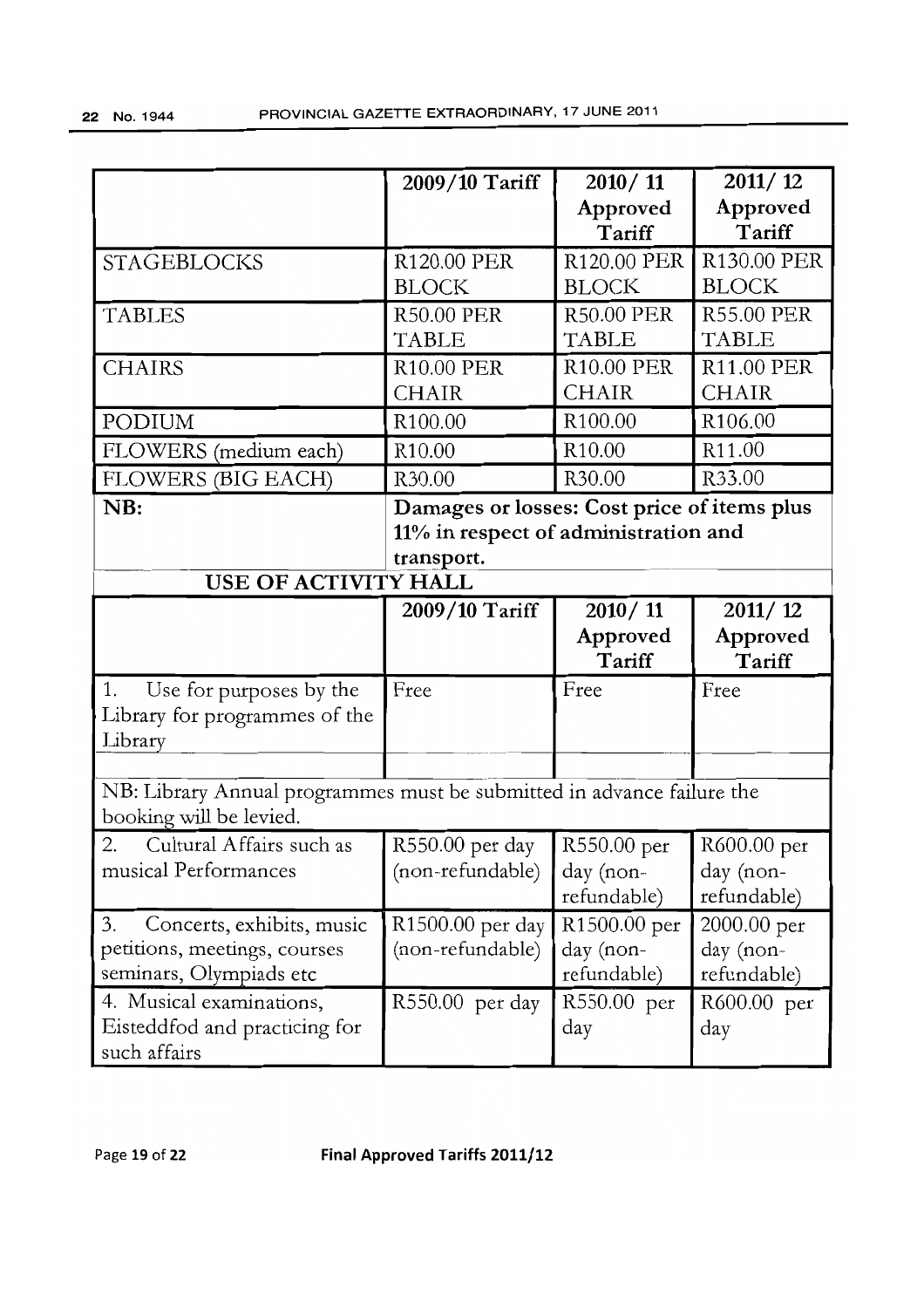| <b>PROPERTY RATES</b>                                            |                                               |                         |                 |  |
|------------------------------------------------------------------|-----------------------------------------------|-------------------------|-----------------|--|
| <b>RATES TARIFFS</b>                                             |                                               | <b>CENT IN THE RAND</b> |                 |  |
| Categories of properties in                                      | 2009/10                                       | 2010/11                 | <b>APPROVED</b> |  |
| terms of the policy                                              |                                               |                         | 2011/12         |  |
| <b>Agricultural Properties (Bona fide)</b>                       |                                               |                         |                 |  |
| Tariff on market value                                           | 0.0020c                                       | 0.0021c                 | 0.0021c         |  |
| Rebate on Agriculture is applicable on application               |                                               |                         |                 |  |
| Business, Commercial and industries                              |                                               |                         |                 |  |
| Tariff on market value                                           | 0.0080c                                       | 0.0085c                 | 0.0085c         |  |
| Rebate                                                           | 20%                                           | 20%                     | $0\%$           |  |
| <b>Institutional Properties and Other Farms</b>                  |                                               |                         |                 |  |
| Tariff on market value                                           | 0.0080c                                       | 0.0085c                 | 0.0085c         |  |
| Rebate                                                           | 20%                                           | 20%                     | 15%             |  |
| Rebate on other Farms / Agriculture is applicable on application |                                               |                         |                 |  |
| Multi-Purpose Properties and Farms (other than Agriculture)      |                                               |                         |                 |  |
| Tariff on market value                                           | 0.0080c                                       | 0.0085c                 | 0.0085c         |  |
| Rebate                                                           | 20%                                           | 20%                     | 15%             |  |
| <b>Municipal Properties</b>                                      |                                               |                         |                 |  |
| Tariff on market value                                           | 0.00c                                         | 0.00c                   | 0.00c           |  |
|                                                                  |                                               |                         |                 |  |
| <b>Privately Owned Estate</b>                                    |                                               |                         |                 |  |
| Tariff on market value                                           | 0.0080c                                       | 0.0085c                 | 0.0085c         |  |
| Rebate                                                           | 20%                                           | 20%                     | 15%             |  |
| <b>Additional Rebate</b>                                         | 30%                                           | 30%                     | 30%             |  |
| <b>PROPERTY RATES continued</b>                                  |                                               |                         |                 |  |
|                                                                  | <b>Public Benefit Organization Properties</b> |                         |                 |  |
| Tariff on market value                                           | 0.00c                                         | 0.0021c                 | 0.0021c         |  |
| Rebate on application                                            |                                               | 100%                    | 100%            |  |
| <b>Public Infrastructure Properties</b>                          |                                               |                         |                 |  |
| Tariff on market value                                           | 0.0020c                                       | 0.0021c                 | 0.0021c         |  |
| Rebate                                                           | 20%                                           | 20%                     | 15%             |  |
| <b>Properties for Religious Use</b>                              |                                               |                         |                 |  |
| Tariff on market value                                           | 0.00c                                         | 0.00c                   | 0.00c           |  |
| <b>Residential Properties</b>                                    |                                               |                         |                 |  |

Page **20 of 22 Final Approved Tariffs 2011/12**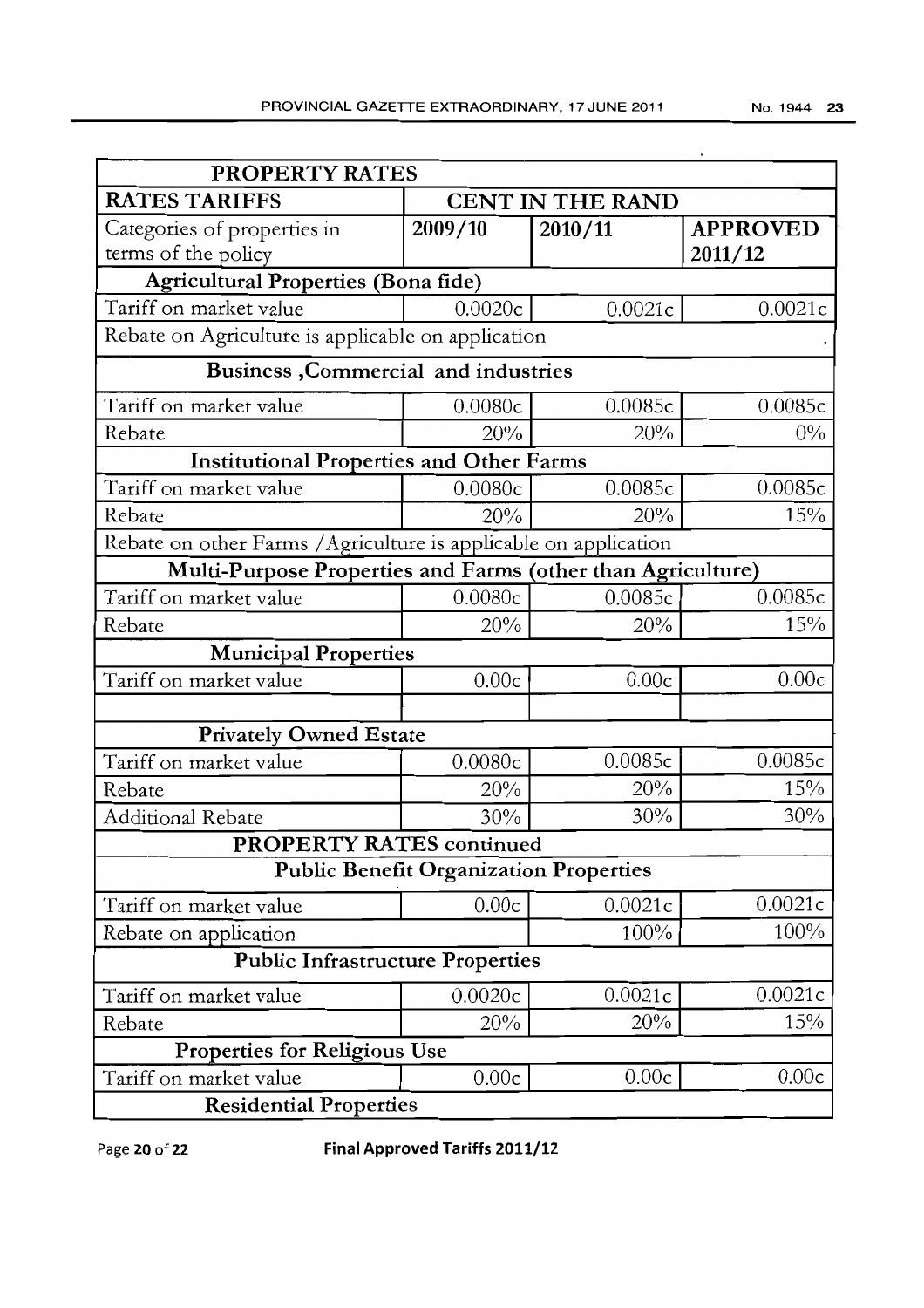| Tariff on market value                                                 | 0.0080c | 0.0085c | 0.0085c |
|------------------------------------------------------------------------|---------|---------|---------|
| Rebate                                                                 | 20%     | 20%     | 15%     |
|                                                                        |         |         |         |
| <b>Special Properties</b>                                              |         |         |         |
| Tariff on market value                                                 | 0.0080c | 0.0085c | 0.0085c |
| Rebate                                                                 |         | 20%     | 15%     |
| <b>State-Owned Properties</b>                                          |         |         |         |
| Tariff on market value                                                 | 0.0080c | 0.0085c | 0.0085c |
|                                                                        |         | 20%     | 15%     |
| <b>Retired And Disable Person</b>                                      |         |         |         |
| Tariff on market value                                                 | 0.0080c | 0.0085c | 0.0085c |
| Rebate                                                                 | 20%     | 20%     | 15%     |
| Additional Rebate                                                      | 30%     | 30%     | 30%     |
|                                                                        |         |         |         |
| That the exemptions, reductions and rebates be granted in terms of the |         |         |         |
| Approved Property Rates Policy of Council.                             |         |         |         |

| <b>OTHER SUNDRY TARIFFS</b>         |                     |                     |                         |
|-------------------------------------|---------------------|---------------------|-------------------------|
| <b>DESCRIPTION</b>                  | 2010/11<br>Approved | 2011/12<br>Approved | $\frac{0}{0}$<br>Change |
|                                     | Tariff              | Tariff              |                         |
| RD Cheques/ Dishonoured             |                     | R 150.00   R 159.00 | $6\%$                   |
| Unpaid Debit Order                  |                     | R 150.00   R 159.00 | $6\%$                   |
| Supply OF Original Duplicate        |                     | R 3.00   R 3.18     | $6\%$                   |
| Furnishing Of Clearance Certificate |                     | R 150.00   R 159.00 | $6\%$                   |
| Furnishing Of Valuation Certificate |                     | R 150.00   R 159.00 | $6\%$                   |
| Duplicate clearance certificate     |                     | R 100.00   R 106.00 | 6%                      |

Page **21 of 22 Final Approved Tariffs 2011/12**